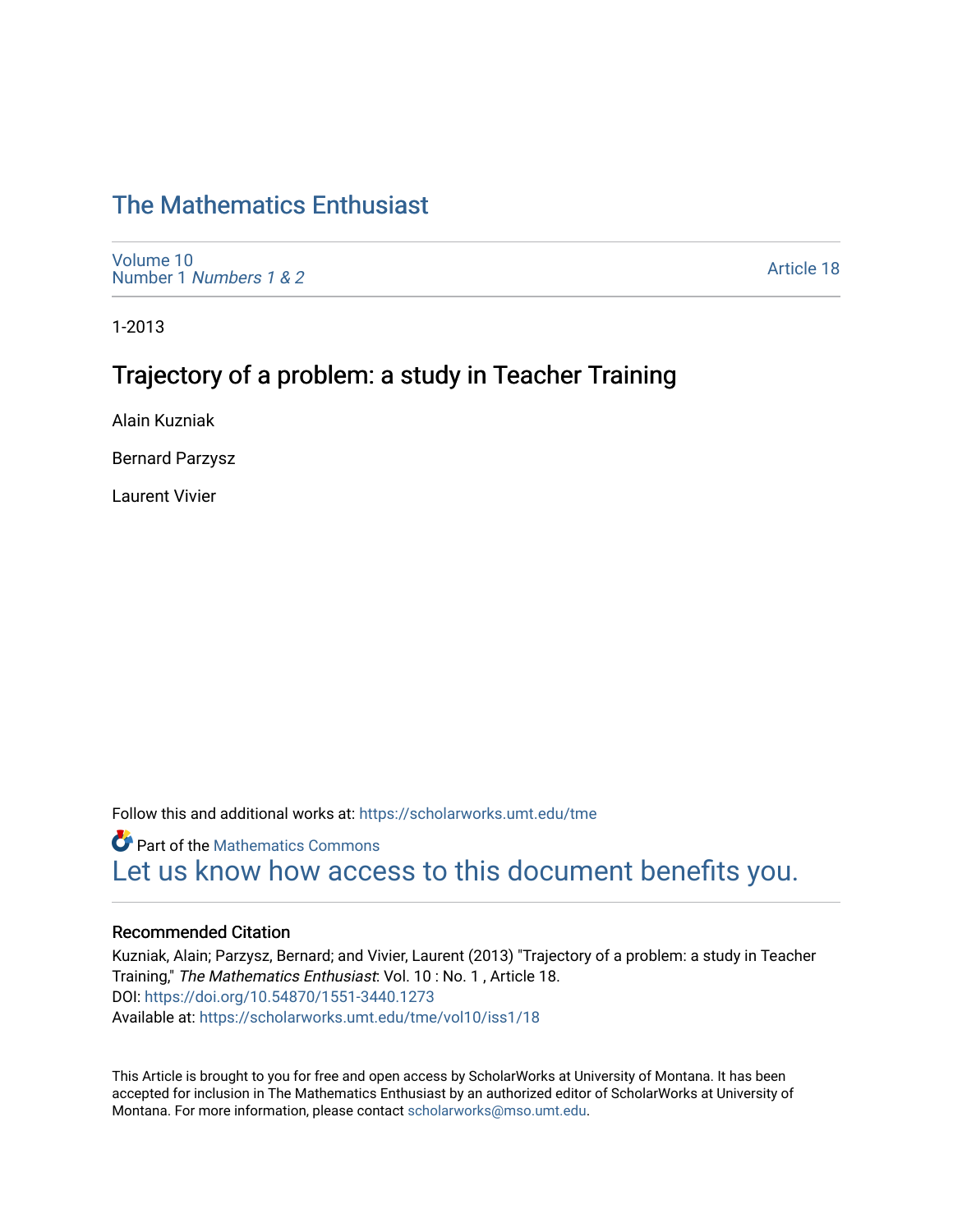## **Trajectory of a problem: a study in Teacher Training**

*Alain Kuzniak, Bernard Parzysz & Laurent Vivier Laboratoire de Didactique André Revuz, Université Paris Diderot, France* 

**Abstract:** Problems are frequently used in mathematics to introduce and convey new notions and skills. Hence, teachers transform and adjust those problems to their students' level. The present study focuses on this transformation process on the particular case of a geometric problem posed by two teacher educators in one French Institute for Teacher Training. The whole process is described as a trajectory of the problem through various institutions from training center to secondary school and back. Before presenting the notion of trajectory of the problem, some elements about a general theoretical frame which refers to didactics of mathematics are presented.

**Keywords:** Geometry, open problem, problem situation, problem solving, teacher training, technologies.

## **Introduction**

The idea of grounding the teaching of mathematics on making students solve problems is not new, especially in primary education. From the 1970's on it has been very popular in many countries, undoubtedly as a reaction to the abstract teaching given during the so-called 'modern math' period. This pedagogical trend was variously structured according to the country, and the use of problems for learning maths depends to some extent on both cultural traditions and theoretical frames underlying teaching which are specific of each country. We became aware of these differences on the occasion of a joint research undertaken by a French team (from the LDAR, Paris-Diderot University) and a Mexican team (from Cinvestav, Mexico-city). The scope of this study, presented at the Cerme 7 Conference (Rzeszów, 2011) by Kuzniak, Parzysz, Santos and Vivier (2011), was the question of the initial training of teachers to the use of technologies for the teaching of maths. On the Mexican side, the implementation was

**The Mathematics Enthusiast**, **ISSN 1551-3440, Vol. 10, nos.1&2**, pp.407-440 2013©The Author(s) & Dept of Mathematical Sciences-The University of Montana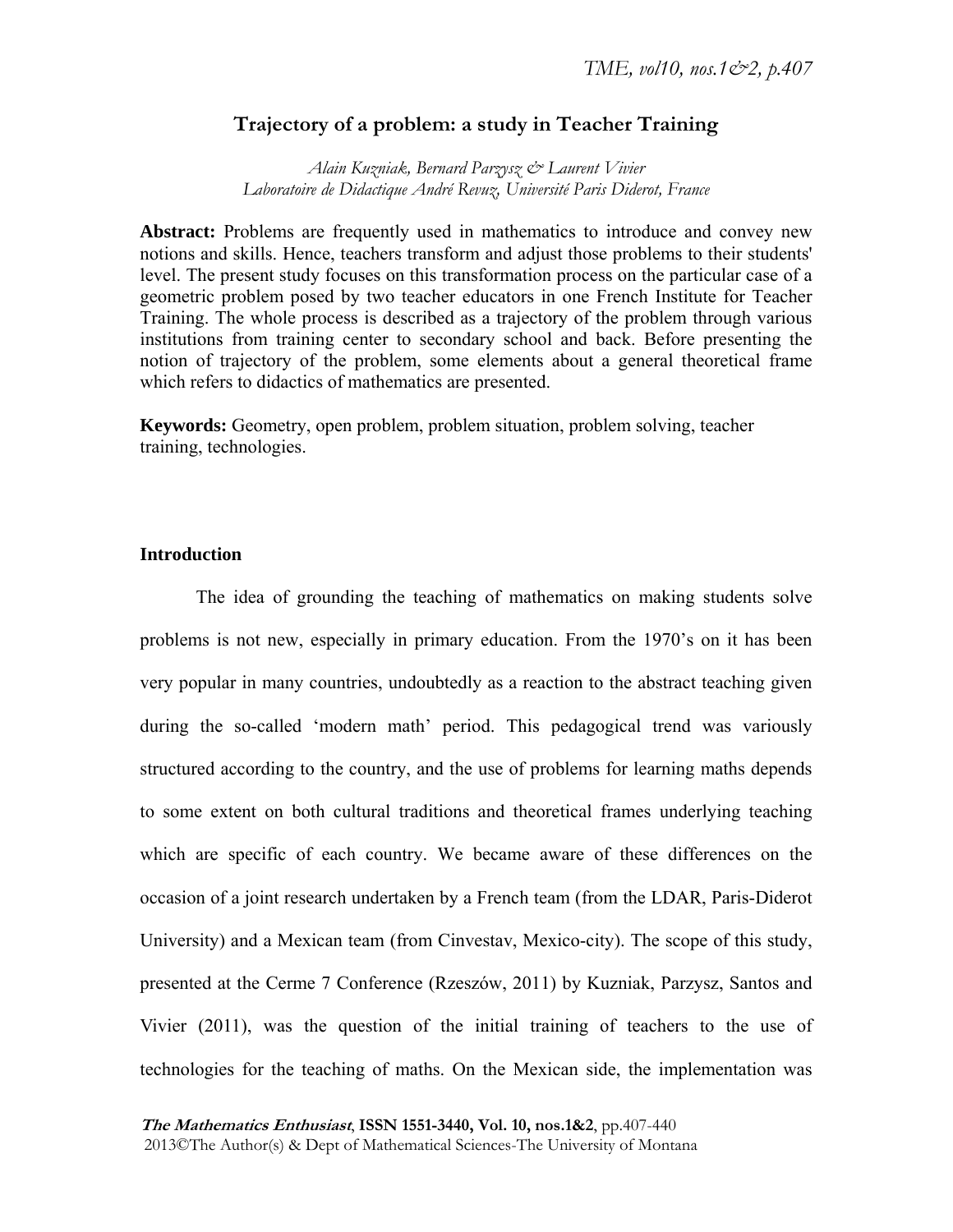based on the problem solving methodology, whereas on the French side the stress was put on the notion of open problem, in connection with Brousseau's Theory of Didactical Situations (TDS).

In this article we shall present in detail our approach for this research, within a training course for prospective mathematics secondary school teachers, with reference to some of the theoretical frames used by our team, and especially the notions of open problem and instrumental approach (sec. 1.1 and 1.2). Besides, the training course situation here studied belongs to what can be described as a training homology strategy (sec. 1.3). The problem at work is used to develop among pre-service teachers, not only their mathematical knowledge, but also their didactical knowledge.

After having exposed an a priori analysis of the problem (sec. 2), we describe in section 3 the work required from the students-teachers which is split into three steps. Then, we expose and analyse the various transformations of the problem chosen for the training.

Finally, in discussion section (4), we define a framework (sec. 4.1) intended to describe and analyse what we call the trajectory of the problem, that is its global evolution, from its use in the training course to its setting up in a regular classroom. We conclude the section (§4.2 *sq.*) with remarks on some important points related to teacher training.

## **1. Context and stake of the study**

## *1.1 Problem solving in French context*

As Artigue and Houdement (2007) underscore it, there does not exist a tradition of education research on problem solving in French didactic research even if Polya and Schoenfeld works are well known. This characteristic partly results form the influence of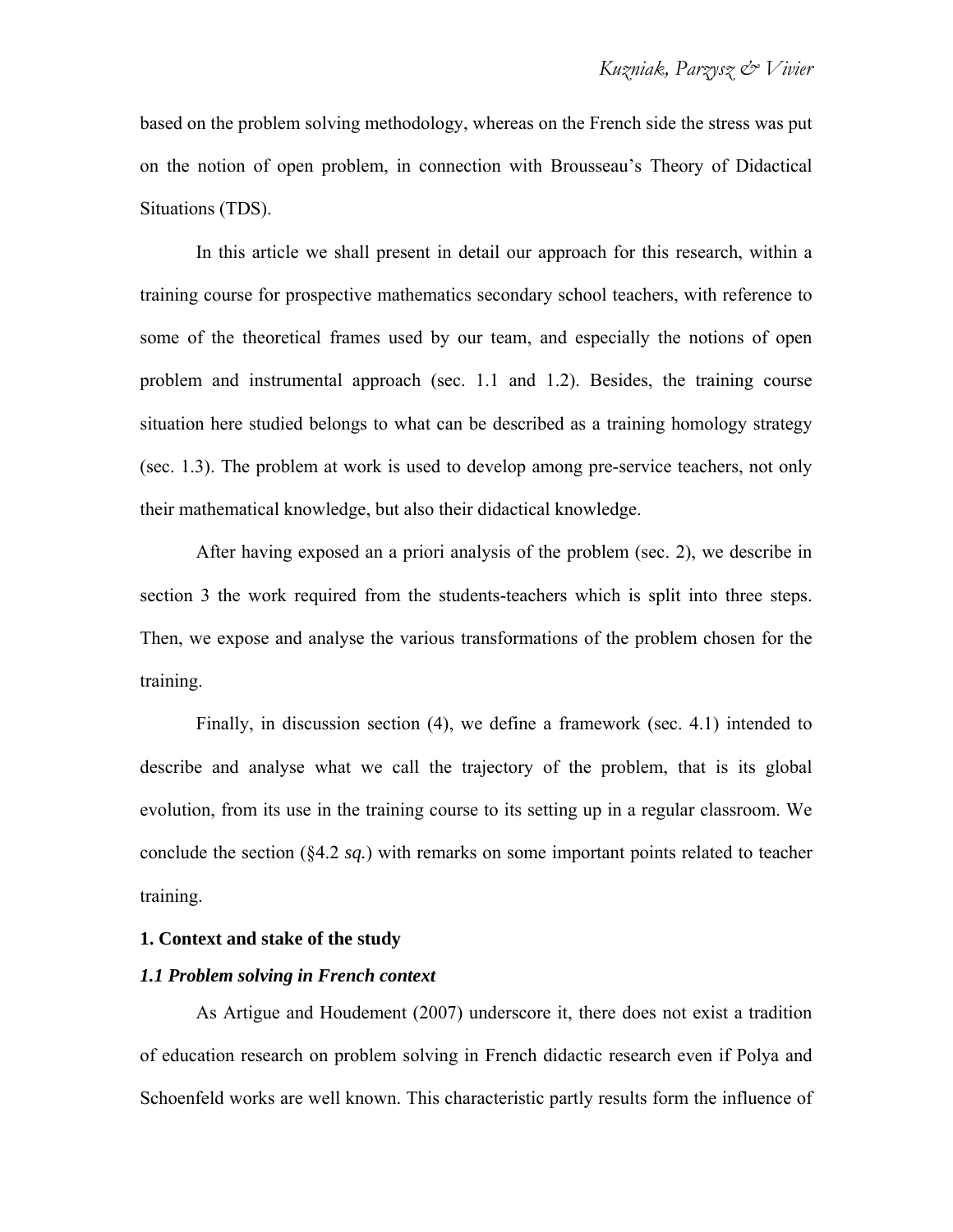the Theory of Didactical Situations (TDS in the following) initiated by Brousseau (see Brousseau, 1997, for reference texts in English) and from the pedagogical approach developed by the IREM (Institut de Recherche sur l'Enseignement des Mathématiques). Both introduced two kinds of perspective on problem solving: problem situation and open problem.

The notion of "problem situation" appeared in France in the 1980's in Brousseau's TDS, which is based on a socio-constructivist conception of learning. A problem situation is a learning approach aiming at fostering the acquisition of a new knowledge by the students. Its setting up implies identifying previously their conceptions by analysing their errors. On this basis the teacher conceives of and sets up a situation presenting some specific features, namely:

- be relevant for the cognitive objective aimed at;
- have a meaning for the student;
- allow him/her to begin the search for a solution;
- be rich (in terms of mathematical and heuristic contents);
- be possibly formulated within several conceptual "settings" (Douady, 1986) or "semiotic registers" (Duval, 2006).

The notion of "open problem" was introduced at about the same time (Arsac *et al.*1988, Arsac & Mante, 2007). In comparison with the problem situation, the aim of an open problem is methodological rather more than cognitive. The students are induced to implement processes of a scientific type, *i.e*. experimenting, formulate conjectures, test them and validate them. The problem must belong to a conceptual domain in which students are somewhat familiar with, the wording (statement) has to be short and induce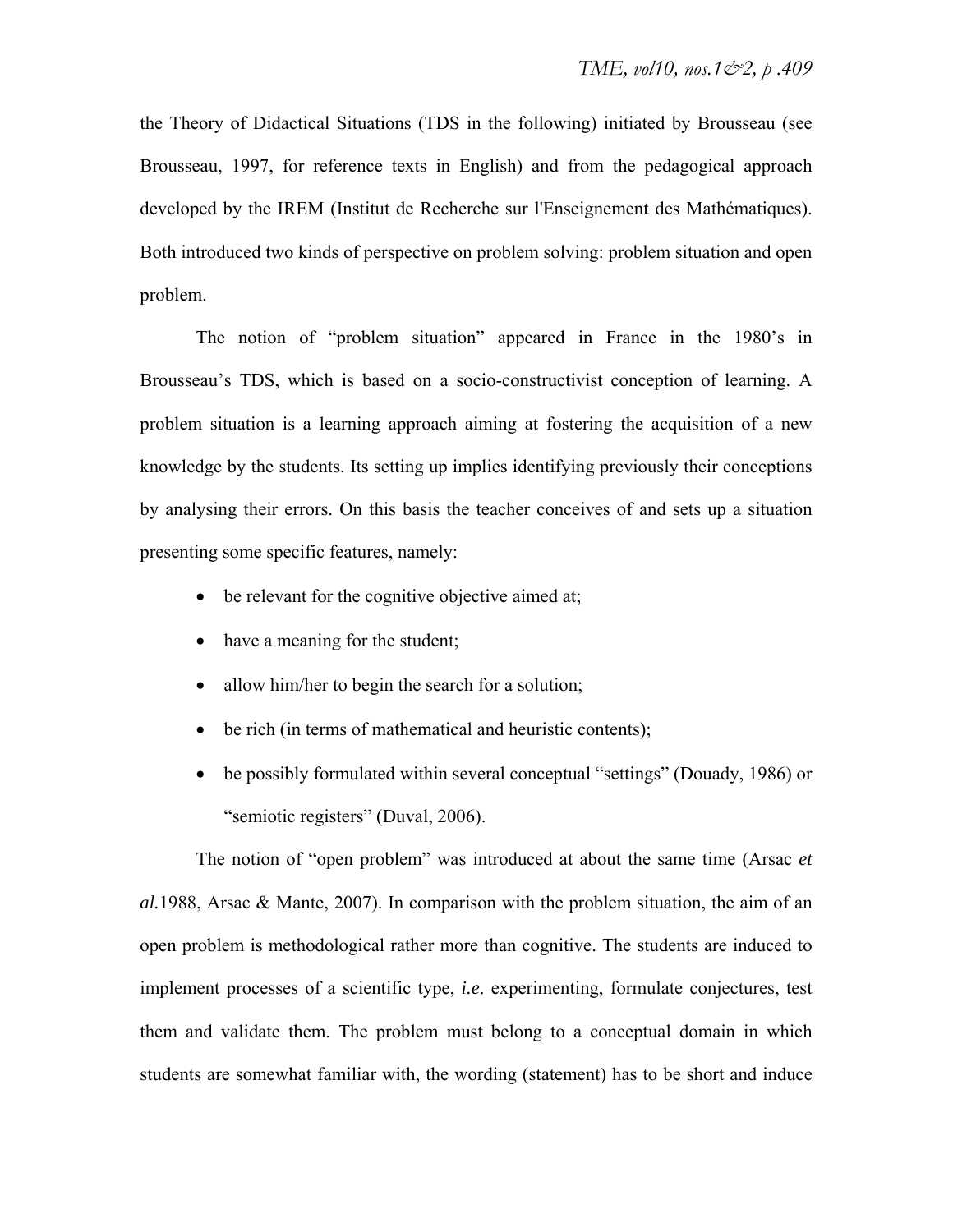neither a solution nor a solving method. Here is an example taken from APMEP (1987): *What is the biggest product of two numbers which can be obtained by using once each of the digits 1, 2, 3,…,9 to write these numbers?* 

In fact, open problem and problem situation refer to two complementary sides of a mathematician's work:

- in the case of an open problem the question is to find a genuine and personal solution, with one's own means, the general solution can be out of reach of the students (and possibly the teacher);
- in the case of a problem situation the question is, starting from a specific problem, to elaborate a more general knowledge (concept, process…) which is intended to be institutionalised, socially acknowledged and mastered by all the students.

The French official curricula for junior high school integrated recently – though without naming them – these two practices:

*If solving problems allows the emergence of new elements of knowledge, it is also a privileged means to broaden its meaning and to foster its mastery. For that, more open situations, in which the students must autonomously appeal to their knowledge, play an important role. Their treatments require initiative and imagination and can be achieved by making use of different strategies, which must be made explicit and compared, without necessarily privileging one of them*. (BOEN 2008, page 10, our translation.)

The notion of research narrative (*narration de recherche*), which is explicitly linked with those of open problem and problem situation, appeared in France some twenty years ago, first at junior high school level, before being extended to senior high and primary school (Bonafé et *al*. 2002). It involves asking the student to write an account of the thought processes he/she has undertaken in order to solve a given problem,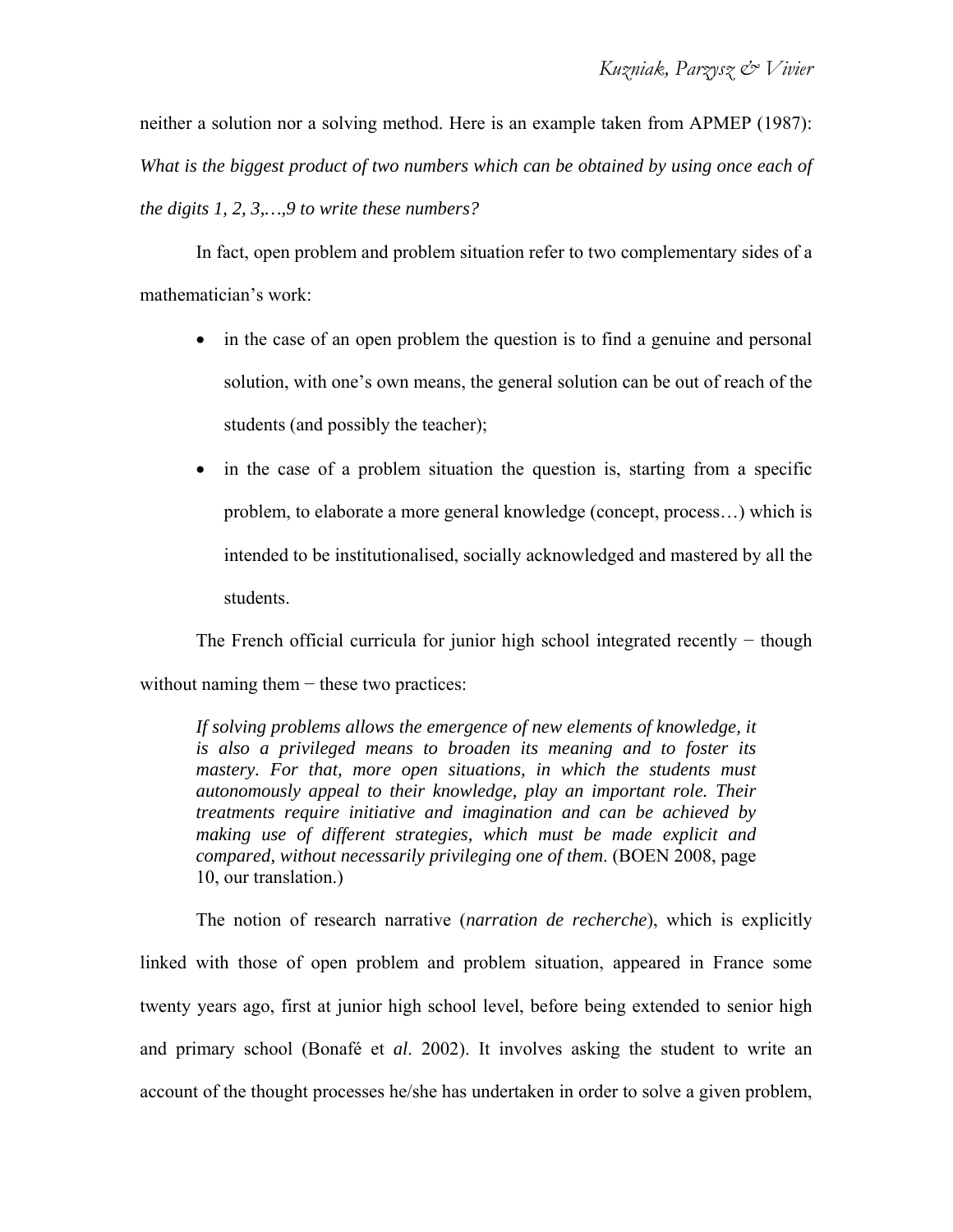pointing out his/her ideas, successes, failures, etc. The features of the problem are the same as for an open problem, but its statement has often several questions and is such that the student must be able to start a research, test his/her results and validate them. And, if possible, different solutions can be considered.

### *1.2 Integration and influence of technologies*

Pre-service teachers in maths are accustomed to solving mathematical problems with specific software, mainly of the symbolic calculation or dynamic geometry types but this does not mean that they are prepared to use them as future teachers. Research studies into teaching in technological contexts (see Laborde, 2001) show that the students (preservice teachers) do not have or have little knowledge of the teaching of mathematics, that is to say, they are unaware of the development of mathematical notions in teaching situations and they have difficulties in the use of software in a learning situation. This makes it necessary to integrate specific work in the form of understanding teaching using software into teacher training.

Specific studies on teacher training within a technological context (see Chacon and Kuzniak, 2011) are few. And they show the need to go more deeply into processes regarding proof and the structuring of different spaces of knowledge (teaching, mathematical, instrumental) which a teacher must structure when using dynamic software for geometric learning. Moreover future teachers have to be aware of secondary school students difficulties related to instrumental knowledge.

#### *1.3 Teacher training*

Till the end of 2010, IUFMs, Instituts Universitaires de Formation des Maîtres (French University Training Colleges), have been in charge of the formation of preservice teachers. The IUFMs were accepting, after a first selection, maths graduate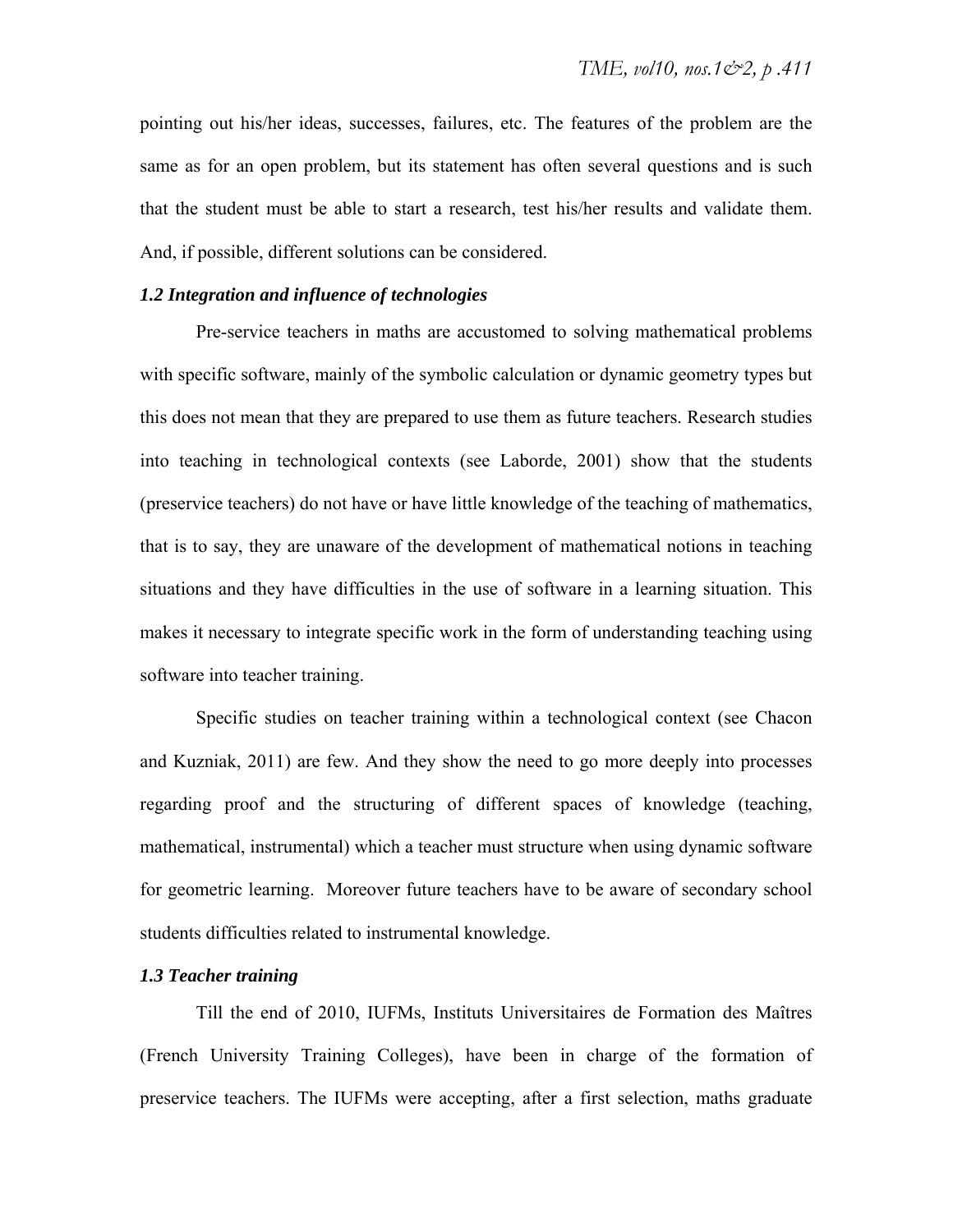students from any University (three years of study). During one year, students were preparing a competitive examination with academic maths knowledge. The successful candidates received a theoretical and practical education of one year (the "second year") in the Institute and were in charge of a class for six hours a week; they received a salary. Nowadays, students need to have a master and pass competitive examination to become teachers. Preservice secondary teachers could follow a master in teacher education (two years) at University, they are not in charge of a class and are not paid during the second year. Our experimentation was made in 2010 before the new system.

As it is well known, preservice teachers need a set of knowledge on maths and teaching, usually described with the notion of Pedagogical Content Knowledge (PCK) introduced by Shulman (1986) to complement subject content knowledge, and based on this idea, various refinements have been made to describe knowledge that is really needed to teach mathematics known as Mathematical Knowledge for Teaching (MKT). Teaching mathematics is obviously connected to Mathematical Content Knowledge but also to other ones that are not automatically owned by a specialist of mathematics and that are more or less close to mathematics like history, epistemology, didactics, psychology or pedagogy. This large set of knowledge is classified in two parts. The first one, that is made explicit and structured clearly within the frame of didactical theories, constitutes Didactical Content Knowledge. The second one, that is not explicitly written and theorised, but exists in the professional action of each teacher is what is called "third knowledge" (Houdement & Kuzniak, 2001). Within this framework, the question is how to introduce and combine the various types of knowledge. And how to give to students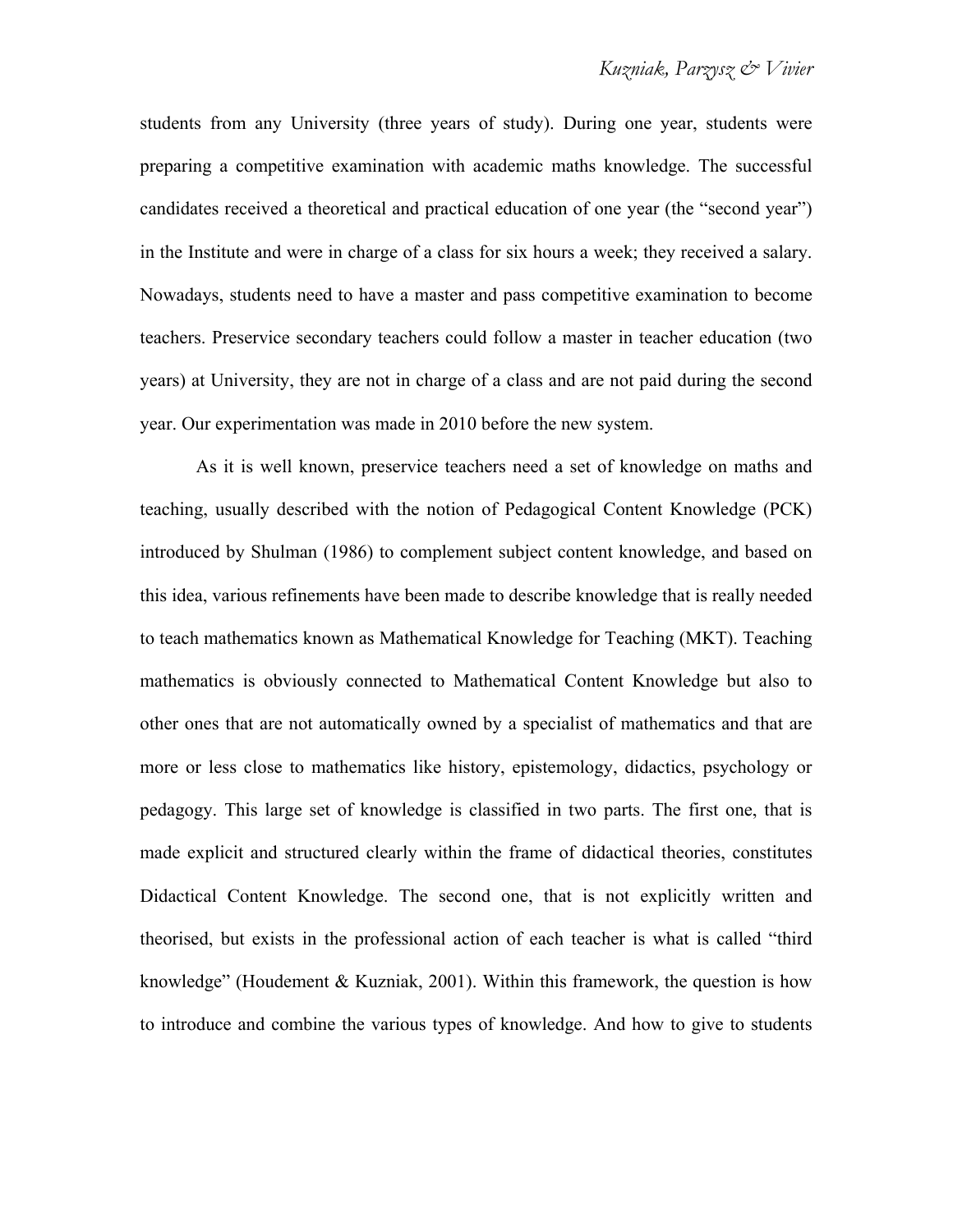who are specialists of mathematics at university level, a level in school mathematics which are often far away from the first one.

The combination between various types of knowledge can take different forms: they can be suggested to or developed by the students; they can be juxtaposed or connected; the connection can be explained or not…So we have distinguished various strategies which differ concerning the explanation of knowledge, the combination between them, the position they give to the students. Strategies also depend on the knowledge considered as dominant and on the transposition made by the teacher trainer.

During our experimentation, we followed a strategy firstly based on homology and then on transposition. That means that we first use the lack of knowledge of content and teaching for the classroom of the preservice teachers as a pretext to build a learning situation close to a conception of teaching favoured by French curriculum. The preservice teachers, or student teachers, are considered similarly as maths students searching a problem and supposed to analyse the teaching session to pinpoint elements of didactical knowledge and the "third" knowledge. The strategies based on transposition favour didactical knowledge. Then, we tried to know more about the phenomena of transposition of knowledge that might be a bias in every teaching situation (Chevallard, 1985). Student teachers are considered as teachers examining their own teaching way. We detail this with the notion of problem trajectory for the training.

## **2. Presentation of the problem the** *folded square* **and a priori analyses**

The problem we discussed in this paper is the core of a pre-service teachers' training course that conveys didactical knowledge about problem use in the class. For this reason, this problem was asked to fulfil several conditions:

• To be an « open » problem easily integrated in the teachers' training process.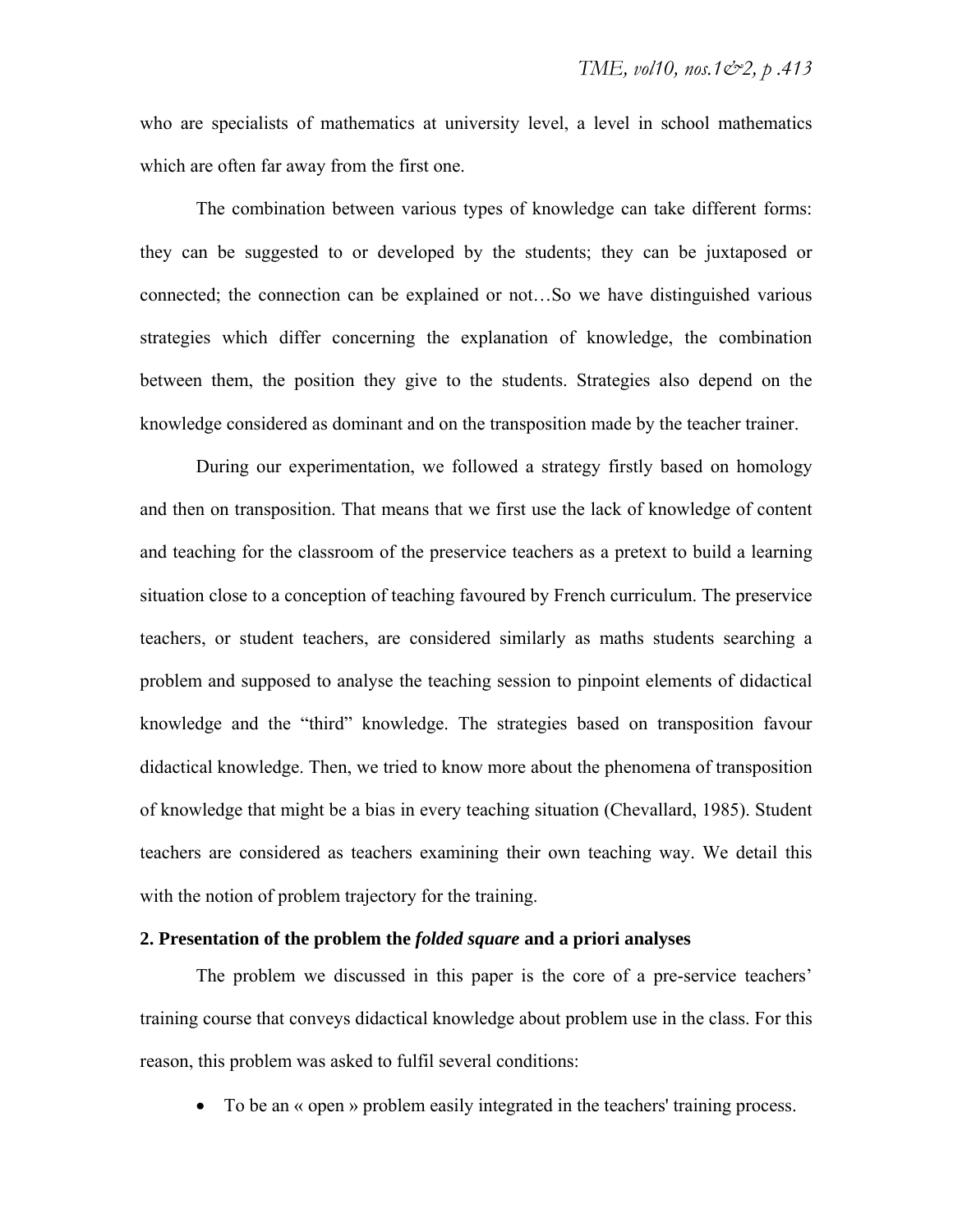- To allow the link between several semiotic registers (Duval, 2006) and the use of various mathematical settings (Douady, 1986) related to French curriculum.
- To be solved in different technological contexts especially those using dynamic software.
- To be open to a number of exploitation and transformation in class with pupils and training session with future teachers. This point relates to our idea of problems trajectory.

To these various constraints linked to a training context, we added one more related to the context of a comparative study. For that, we chose a problem or a kind of problems already given by other researchers using other theoretical approaches.

The problem posed to the students belongs to a kind of problems named "shopsign problems" as used in Artigue, Cazes and Vandebrouck (2011). In such problems, with geometric support, two areas representing a shop-sign are determined by a point situated within a square or a circle or a rectangle... Both areas change in function of the position of the point in the square. These problems are introduced in a geometric setting but to solve them, a change to algebra or calculus settings is generally required. Changes of semiotic registers with algebraic or functional notations are also needed to get a solution. The functions used are quadratic polynomial functions which allow a mathematical treatment in synchronization with the secondary school curriculum.

By using dynamical geometric software as *Geogebra*, it is also possible to solve such problems in a graphical setting by focusing on the covariation of areas without the use of a functional or algebraic writing. It is indeed possible of drawing a graphical representation of the phenomena studied without any algebraic writing of the function: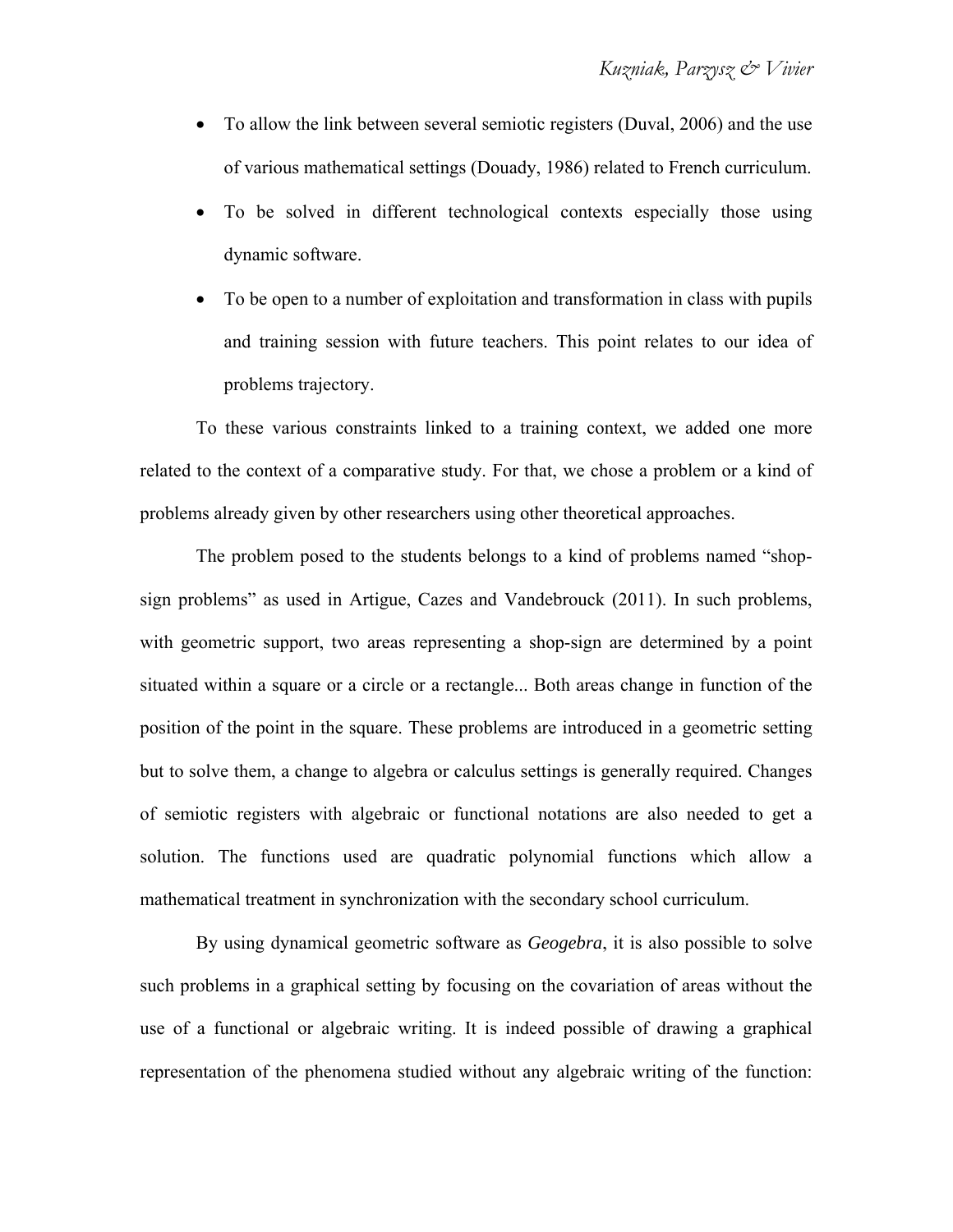the curve is defined as a locus of points. The number of solutions that students can find and understand is increased by the use of technological tools introducing an experimental perspective in the implemented working space.

The problem was presented in a real context with material and not with a writing in mathematical form: A square, cut in a bi-color sheet, is given to the students. And they have to fold it along a diagonal and compare the areas of both visible parts of different colours. Students are entirely in charge of the problem representation according to the first step of the modelling circle in Blum and Leiss (2005) view. By doing that, we do not favour any mathematical approaches and frames but to control the task effectively made by student teachers and reach our training objectives on the use of technologies for teaching, student teachers have been encouraged to use some software as it will be detailed in sec 3.1. on problem trajectories.

The problem is not original and was used in French and Mexican contexts (Kuzniak et al., 2011) with the following form, Mexican Task, which will give the reader an easier access to the mathematical stake of the problem.

**Mexican Task.** A square piece of paper *ABCD*, the side of which is *l*, has a white front side and a blue back side. Corner *A* is folded over point *A'* on the diagonal line *AC*. Where should point *A'* be located on this diagonal (or: how far is *A'* from the folding line) in order to have the total visible area half blue and half white?



In this version, a figure is associated to the text and that orients and makes easier the mathematical work of students. It is no more necessary to fold the square and the problem for students is to find the mathematical expression of both areas: area  $A_1$  of the blue triangle and area  $A_2$  of the white hexagon. Moreover, the side of the square is given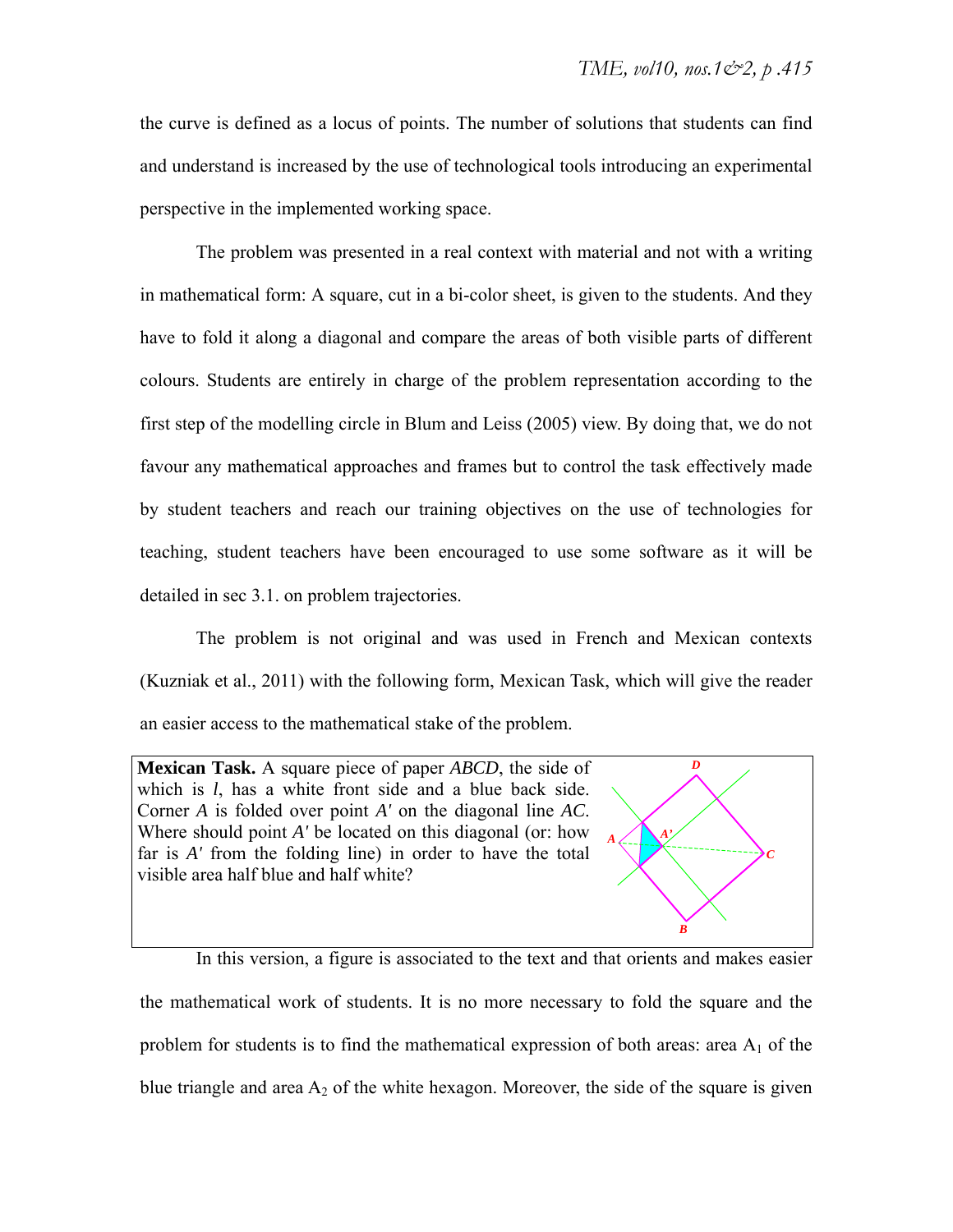as a parameter *l* and the question is exactly on the place of point *A'* on the diagonal. Visual adjustments are invalidated by calculations for the area of the triangle seems larger than the other in the case of equality<sup>1</sup>. So, to solve the problem students need to reason on an elaborate and high level.

Two great types of reasoning are expected:

- In the first one, students need to determine an algebraic expression for each area and solve a quadratic equation; in France, this approach is only possible without help in grade 11.
- In the second one, it is possible to reason in figural register. Indeed, the drawing given in the text makes visible three ''useful'' areas, the two areas to compare and a new area  $A_3$ , equal to  $A_1$ : the area of the triangle of vertex A completing  $A_1$  to make the square of diagonal  $AA'$ . This new area does not exist in the real folding since the triangle does not have a material existence in this case. With the use of this new area, it is possible to find, almost without any calculation, a solution of the problem. The drawing makes clear a decomposition of the square *ABCD* which implies the equality  $2A_1 + A_2 = l^2$ between the areas and in the case where  $A_1 = A_2$ , we get  $3A_1 = 1^2$ .

If  $x$  denotes the side of the square made by the two rectangle and isosceles triangles, as  $A_1 = x^2/2$ , then  $3x^2/2 = l^2$ , hence  $x^2 = (2/3)l^2$ .

It should be noted that if we take the unknown *d* on the diagonal, *d* is the height of one of the rectangle and isosceles triangles, then  $x^2 = 2d^2$  and so  $d^2 = l^2/3$ . This way gives a simple solution to the original problem posed by Carlson et Bloom (2005):

<sup>&</sup>lt;sup>1</sup> Let's note that these invalidations are operational since the grade 6 (it has been noted with the class of the student teacher STe).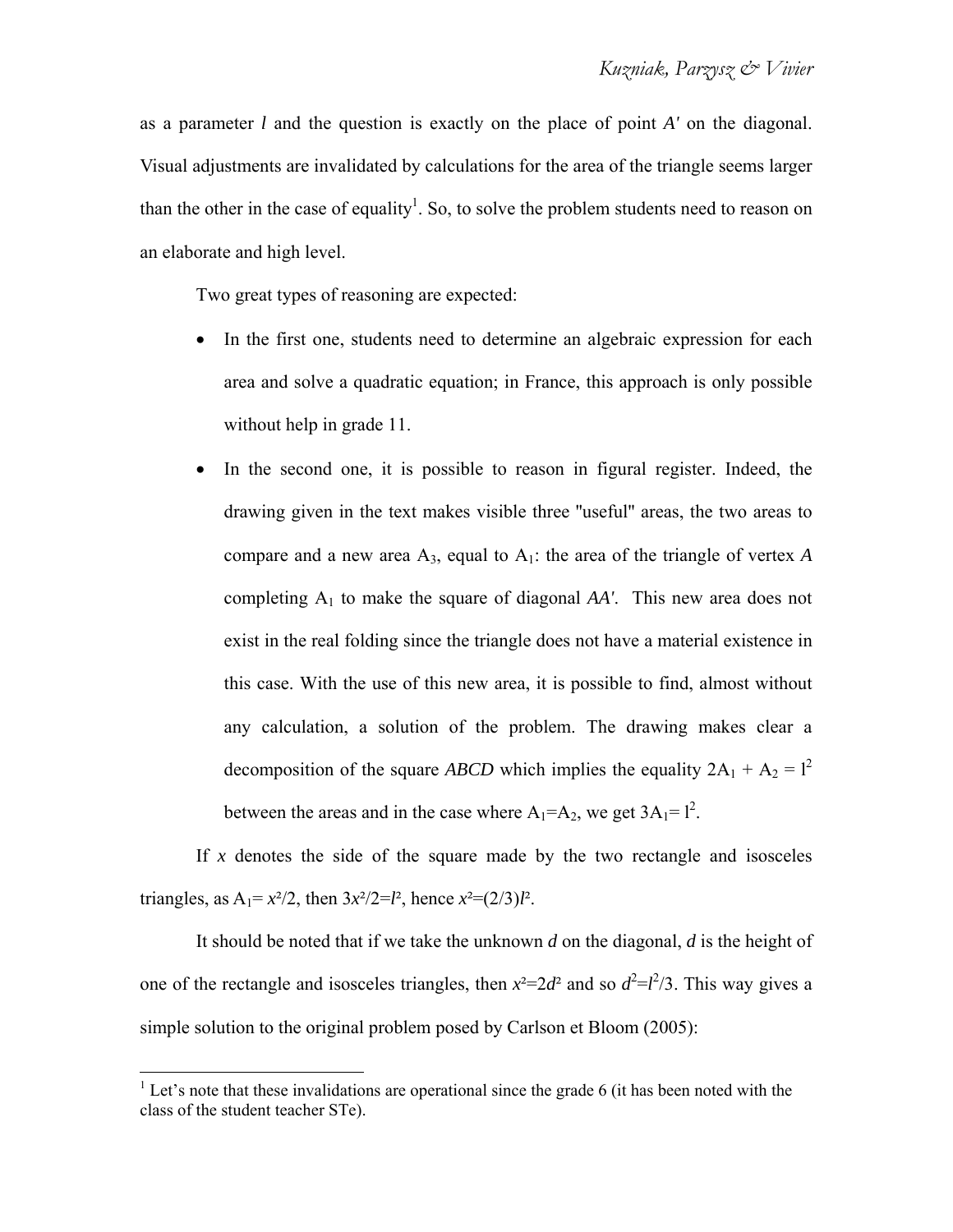A square piece of paper is white on the frontside and black on the backside and has an area of 3 in². Corner *A* is folded over point *A'* which lies on the diagonal *AC* so that the total visible area is half white and half black. How far is *A'* from the folding line. (*op. cit.* p. 55)

In the case chosen by the authors, the area of the square is of three square inches and we get immediately  $d^2=1$  and therefore  $d=1$ . This initial formulation of the problem is really more complex than those used in our study with a real folding and material that allow the student chose a more « natural » variable as the side or the diagonal or in Mexican Task approach where a drawing and the variable are provided. The form used by Carlson and Bloom is not geometric meaningful because it gives only the area of the square. This probably explains much of the difficulties<sup>2</sup> encountered by their students, though advanced in mathematics.

The requested use of a software in the task posed in our study changes again the nature of the task. The software – *Geogebra* – gives an area immediately to each of the surfaces and, as mentioned, it allows – and to some extent encourages – the use of graphics, without the need for an algebraic notation. One could represent graphically  $A_1$ and  $A_2$  in function of x (or  $d$ ) and then solves the problem by considering the curve intersection (see figure 1 in sec 3.2.1). It is also possible to solve the problem by drawing the graph of point which coordinates are  $(A_1, A_2)$  – it is a straight line – and considering the intersection with the line *y=x*.

With this first analysis, it is already clear that the same initial problem can be transformed in different ways leading to very different tasks, depending on the support and tools provided to students or preservice teachers and obviously on curriculum

 $\overline{a}$ 

<sup>&</sup>lt;sup>2</sup> In the adaptation of STb, described in section 3.2.1, the square has an of area 27 cm<sup>2</sup> but the square is given to students (within the *Geogebra* software).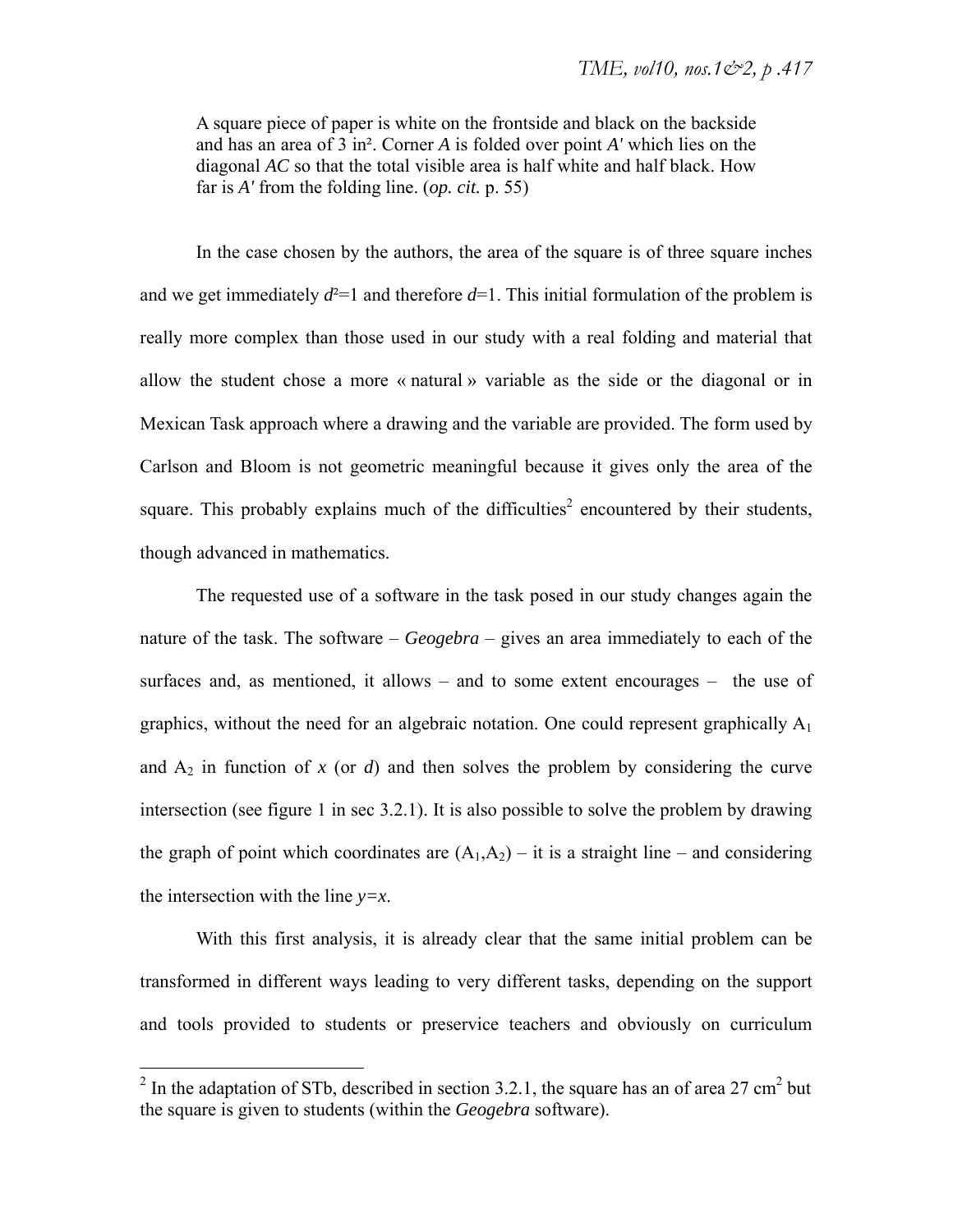content. These tasks may also depend strongly on institutional constraints integrated by teachers and their trainers. This is the subject of the study presented in the third section.

#### **3. Transformations of the problem for teacher training**

In this section we study the various transformations of a single problem  $P_0$  inside the French educational system through two institutions: a training center for teachers and secondary school classes. More precisely, this study involves two groups of student teachers and two teacher educators, named TEa and TEb in the following. The aim of the research is to grasp the impact of an initial training of math secondary schoolteachers on their actual teaching in a classroom: *what remains of the training when these teachers are back with their students with real constraints?* Due to this aim, our study is not based on Brousseau's theory nor on problem solving but on a specific framework presented in section 4.1. We suppose that the changes of institutions motivate and make necessary some transformations, the study of which will enable to better understand some constraints lying on teachers, together with some usual practices of the profession.

### *3.1 The transformations of the problem*

In the training course involved in the present study we shall distinguish three stages of transformations of problem  $P_0$ . In this section we describe these stages.

#### *Stage 1. First transformation: from problem*  $P_0$  *to problem*  $P_1$

Problem  $P_0$  (section 2) required a first transformation in order to be given in the initial training of secondary schoolteachers. The students are prospective math teachers and the aim of the educators (TEa and TEb) is twofold: at the beginning it is a matter of insuring that their students have well understood the problem with its educational potential, the various ways for solving it and the possible difficulties of the solutions. In a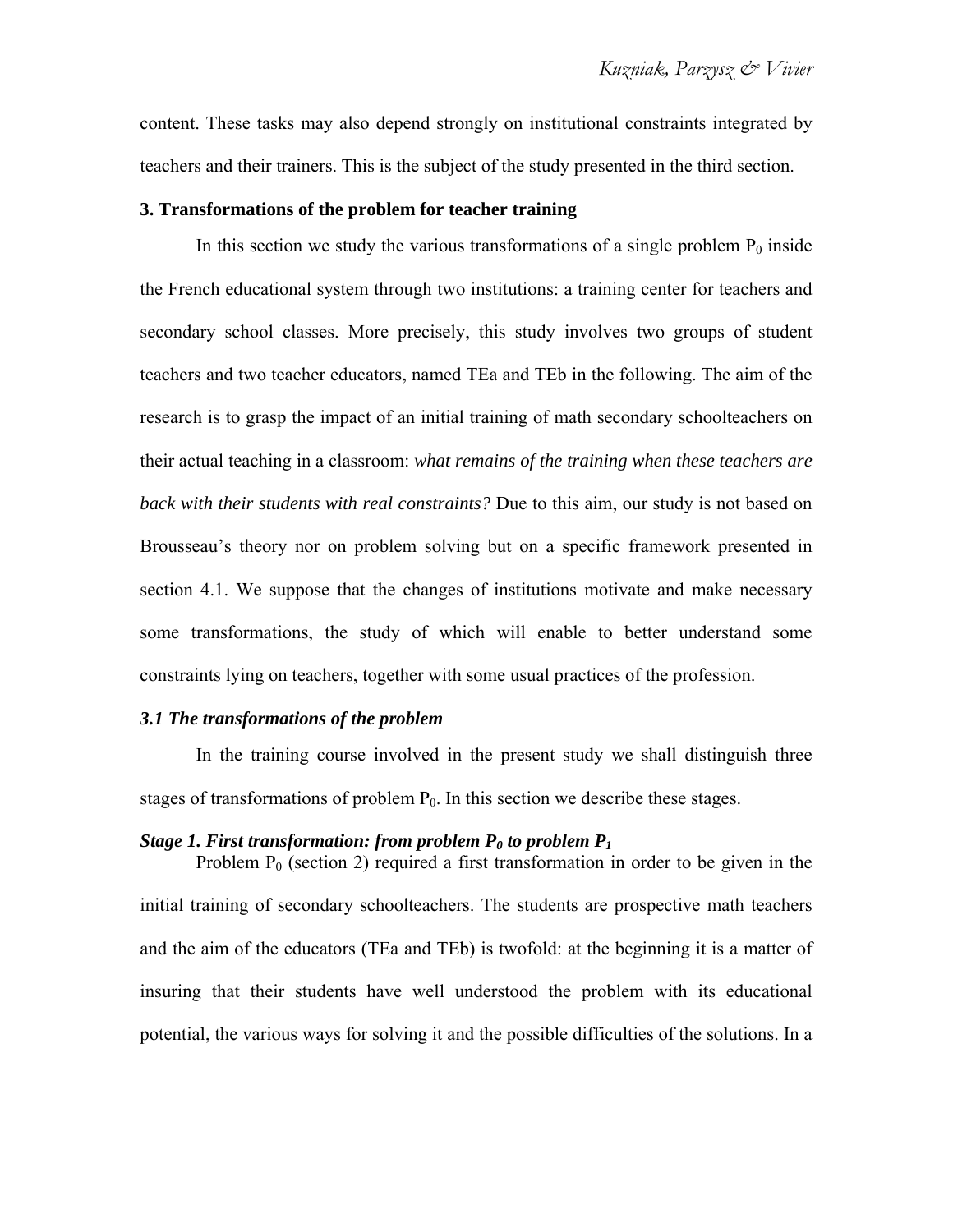second time they will be asked to transform this problem in order to use it in their own training classrooms.

Here is the form chosen for  $P_1$  by TEb, together with the working instructions given to the student teachers (the form chosen by TEa was very close).

You have at your disposal a square of paper, one side of which is white and the other is grey. A fold shows a diagonal of the square A type of folding bringing a vertex of the square on this diagonal, like the one performed on the enclosed square, is considered. One intends to compare the white and grey areas obtained in that kind of folding.

For both groups TEa and TEb, problem  $P_1$  was based on this 'minimalist' presentation making use of a model: TEa showed the student teachers the folding with a material square and TEb decided upon sending the instructions with a material square by mail.

The student teachers are asked to work on the problem and show their entire solution process (Schoenfeld 1985). This solution is complemented by a research narrative (cf. section 1.1). It is during this research phase that the student teachers, here in a 'student' position, had to use at least one technological tool<sup>3</sup> to explore the problem favouring experimental approach according to the French curriculum.

The choice of a problem as 'bare' as possible from the mathematical point of view has also a didactical aim, conveyed by homology: encourage the prospective teachers to use, on one side problems with an open question, and on the other side technologies for solving them. By so doing the educators hoped that the student teachers would feel free to operate their own choices, both from a mathematical point of view (cf. a priori analysis in

 $\overline{a}$ 

 $3$  To be chosen among: spreadsheet, dynamic geometry software, calculator.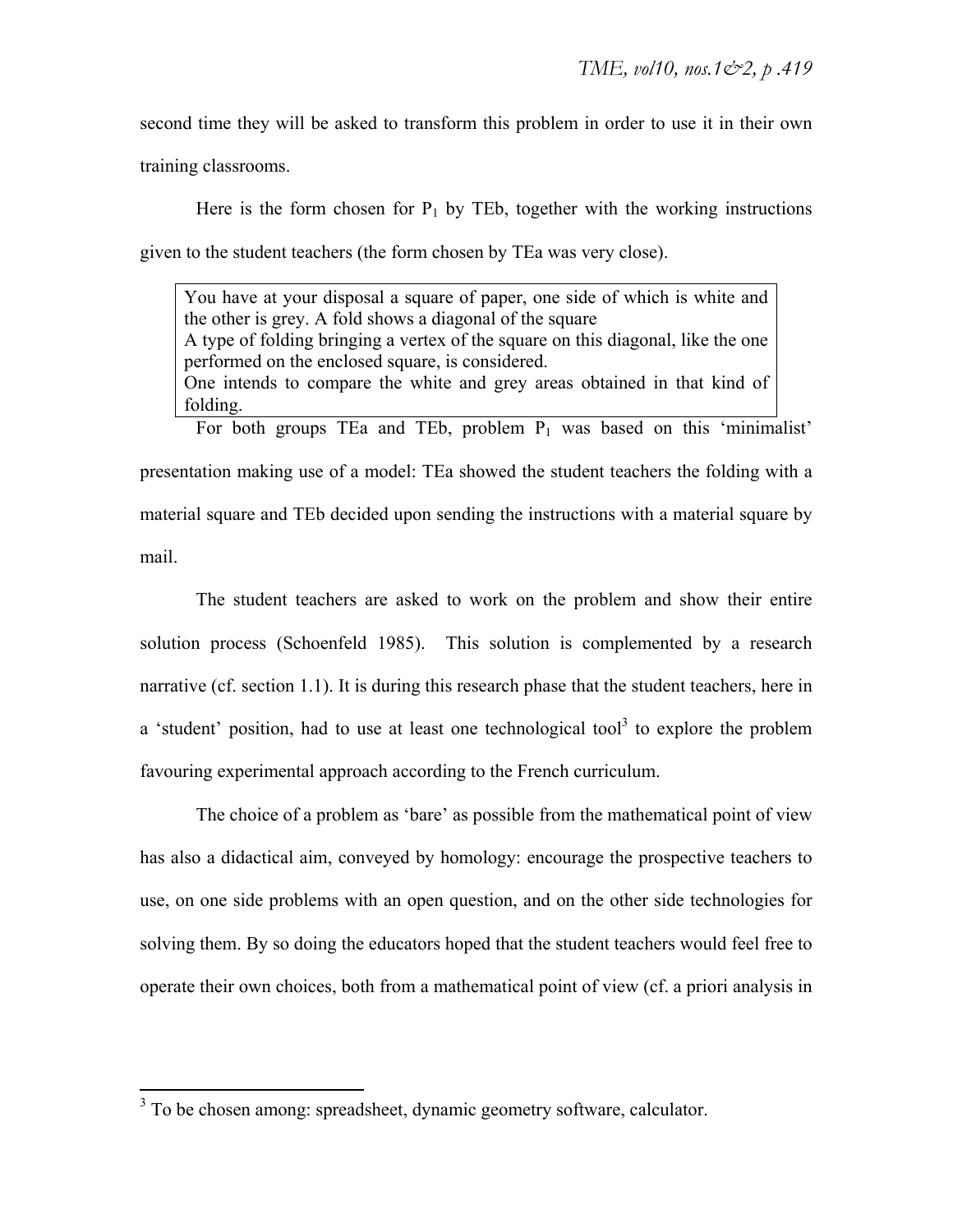section 2) and as regards the actual modes of class implementation by integrating technological tools (cf. section 1.2).

#### *Stage 2. Second transformation: from problem*  $P_1$  *to problem*  $P_2$

Again in the training center, the student teachers were asked to write down the wording of a problem and to make explicit the modes of implementation for their students in their classrooms. Actually, the students involved are also math teachers in a secondary class (junior or senior high school). At this stage, the issue is not to pose the problem in a class but, in the training center, to think about the form that the problem could take if it were posed to a class. In that sense it may be considered as *a virtual* problem  $P_2$  which marks the outcome of the work for TEa's training group. This stage could possibly have been carried on, but its existence and its control had not explicitly been anticipated in the course specific for this group of training students. A description of the work of TEa's group is developed in Kuzniak, et al. (2011).

## *Stage 3. Third transformation: from problem*  $P_2$  *to problem*  $P_3$

In TEb's group, after a session of the 'seminar' type in which the students had to expose their work in stages 1 and 2, they were asked to write down a problem  $P_3$ , again with making explicit its modes of implementation and its aim, and above all to actually pose it to their own students. Then they had to present in the training center, again during a session of the seminar type, and a posteriori analysis of problem  $P_3$  posed in their class, illustrating it with their students' writings. This shift from the training center (virtual problem  $P_2$ ) to the classroom (real problem  $P_3$ ) supposes a sharper adaptation of the problem to the trainee's class, in particular because of the real constraints.

#### *3.2. Description of complete trajectories developed by student teachers*

We call the set of stages transforming problem  $P_0$  which has been exposed above a *trajectory* of this problem. Of course, every student teacher develops his/her own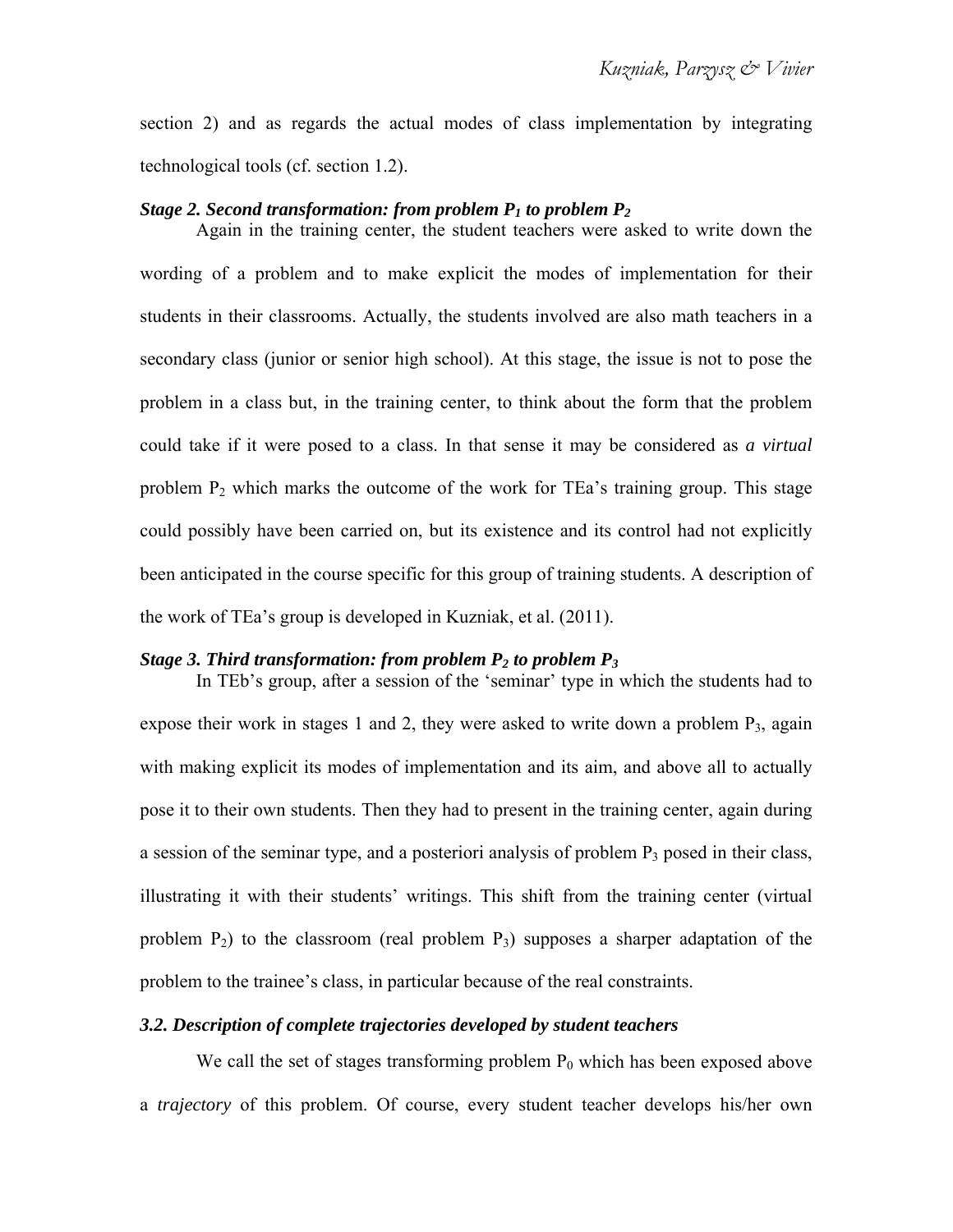trajectory, which can even be trajectories because classroom is an important factor influencing the transformations of a problem.

Below are described the complete trajectories of  $P_0$  elaborated by five student teachers of the TEb group, named STa, STb,... STe. In fact, the differences between these trajectories are essentially due to the mathematical aims linked with the teaching contents of each class and with standard activities of textbooks at the different teaching levels. The student teachers try to design and develop teaching activities which are as close as possible to what we call suitable mathematical working space (Kuzniak 2011).

Hence, the aims of each problem are different according to the mathematical contents aimed at. On the other hand, a teacher will only give his students a problem on the condition that it fits well in the syllabus. For this reason it is necessary to supply the student teachers with problems having strong potentialities and open to varied adaptations. In the present case, problem  $P_1$  (cf. section 2), elaborated after discussion by the teacher educators, is adequate and, as will be seen, might give rise to adaptations at all secondary education levels. Another common characteristic that we noticed is that the problem was always used to introduce a new knowledge and never an assessment of an old knowledge.

#### *3.2.1 Two pre-service teachers' trajectories at grade 10*

In this first case we consider two student teachers, STa and STb, teaching in *seconde* grade (grade 10), which in France is the first course of senior high school. In spite of different modes, essentially due to the real constraints of the two classes, the two trajectories presented here are very close to each other. Such closeness can be explained by the fact that the aims chosen, depending on the teaching program of the class, were practically identical, that is, a global study of polynomial functions. Indeed, problem  $P_1$  is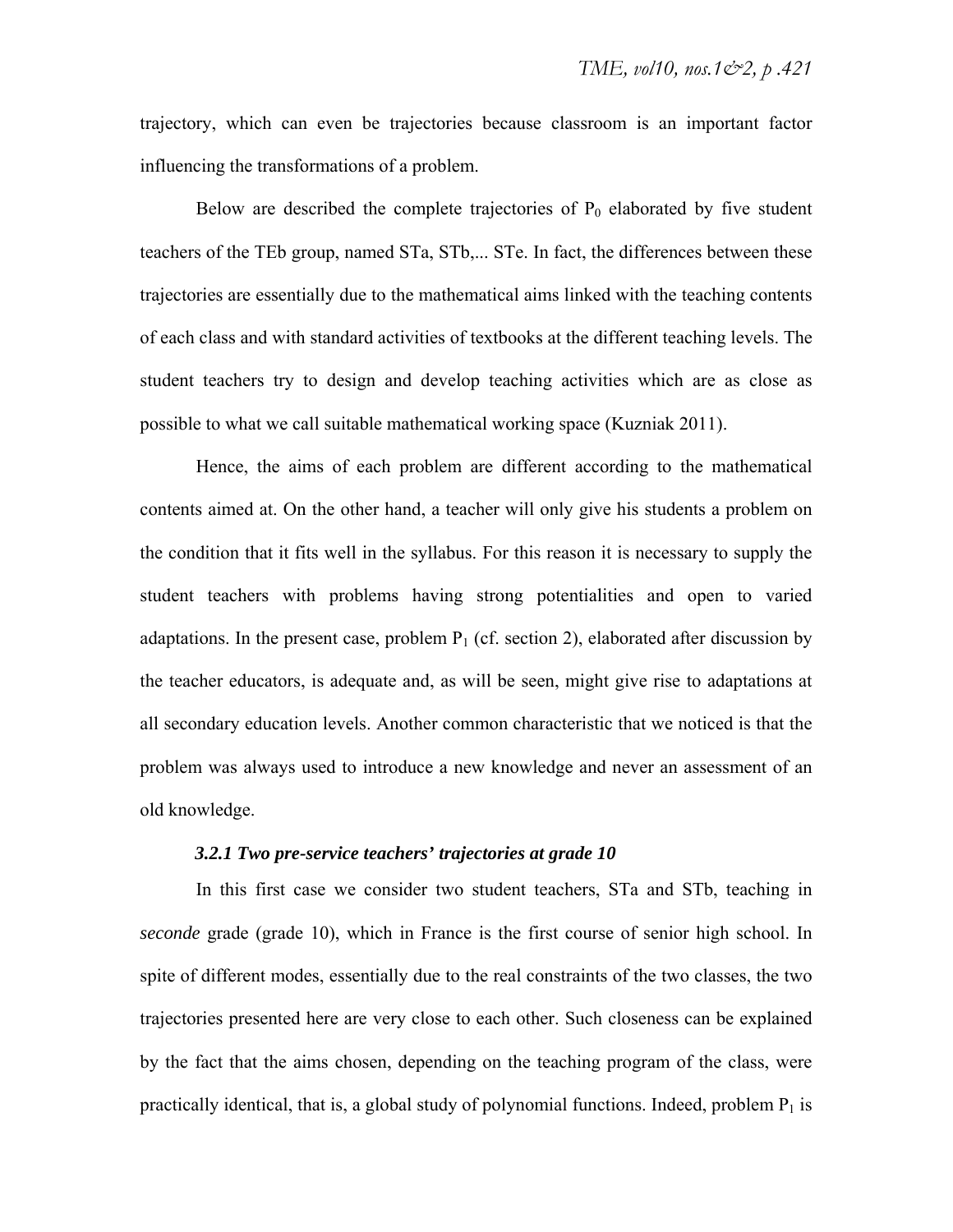close to a standard type of exercises which can be found in many textbooks at this education level: a geometric statement followed by a modelling by a quadratic function enabling to solve the initial problem.

## *Stage 1. Solving problem P1*

STa and STb solved the problem in a similar manner and used the graphs of the two functions defined by modelling the two areas (triangle and hexagon) generated by the use of *Geogebra* software. The variable chosen, called *x*, is the length of the side of the small square. The intersection point of the two curves gives an approximate solution: the common measure of the areas is its ordinate while the measure of the side of the small square in the case of equality is its abscissa. However, the use of *Geogebra* by the two student teachers was very different:

- STa constructed, in a same file, the square simulating the folding and drew the two curves representing the areas as functions of the distance between the folded vertex and a free point on the folding diagonal (cf. figure 1).
- STb as well made a construction with Geogebra to simulate the folding (two constructions were proposed) but functions are used in another file. She first got the two algebraic functions then graphically represented them (cf. figure 2). In this case Geogebra was in fact used as a graphics software and not as a dynamic geometry software.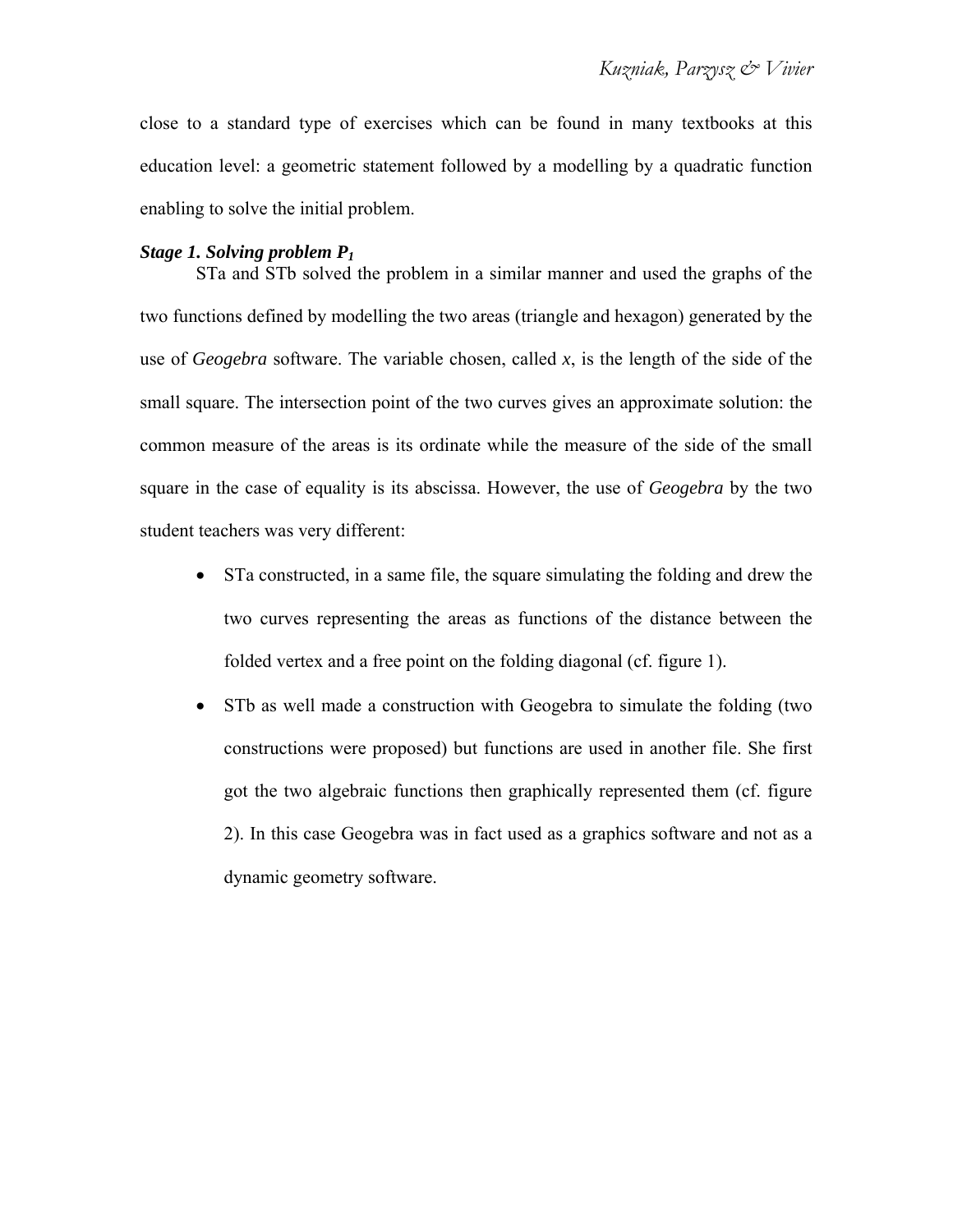

Figure 1. Use of Geogebra by STa for the solving of  $P_1$ 



Figure 2. Use of Geogebra by STb for the solving of  $P_1$ 

Another difference between STa and STb appears in how each of them considers the square length *l* with the software: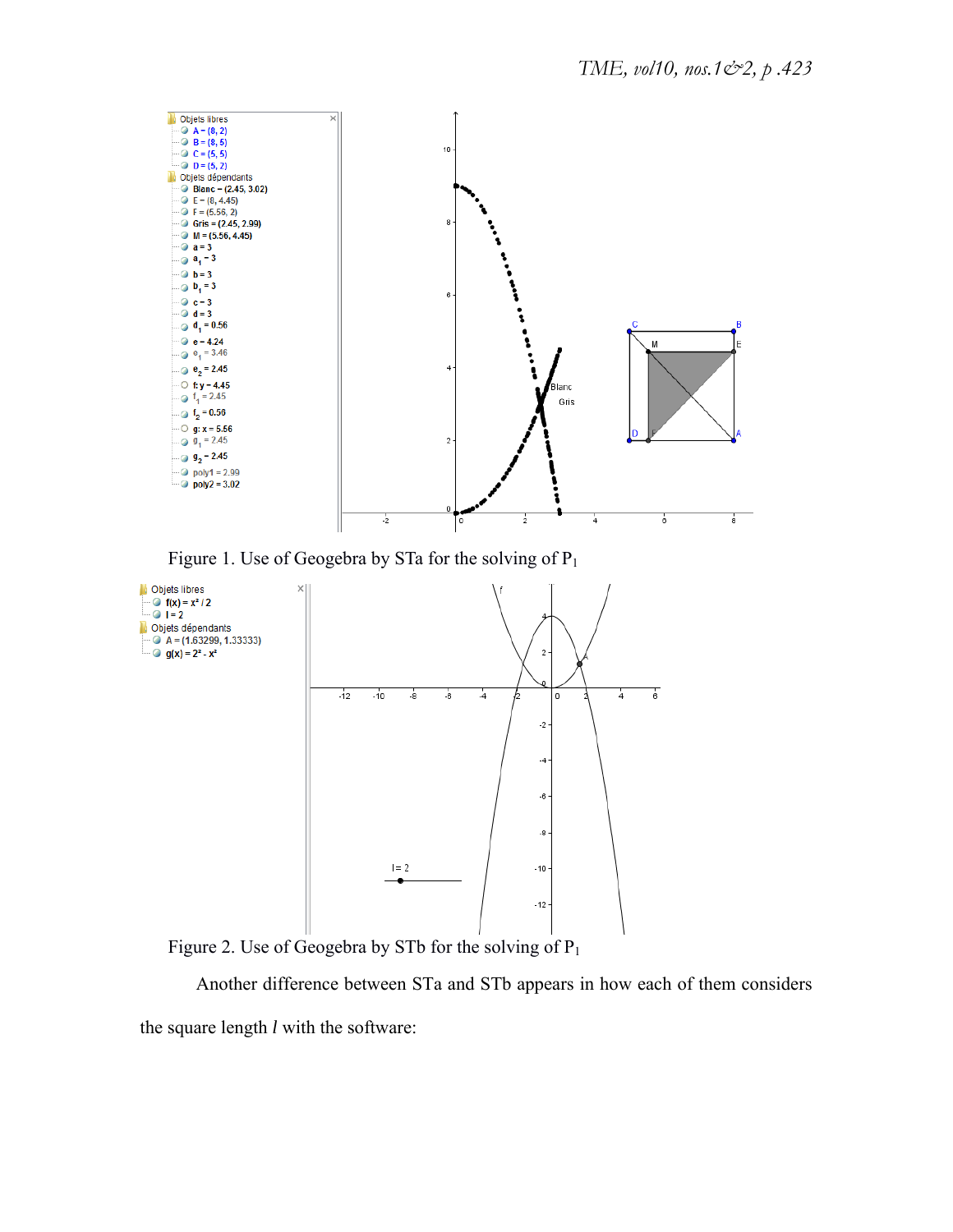- STa fixed the value of the square length to  $l = 3$  cm though he received a 5 cm length square by mail: he considered this value inadequate because it did not allow a good representation of the two curves on the computer window, the size of the objects being estimated too big. This last point shows that he has a quite poor knowledge of the software since he modified the situation instead of using the Geogebra potentiality to manage the mathematical situation.
- STb did not fix the square length since the parameter *l* is managed by the software through a cursor and the two functions introduced are defined using this parameter. So the abscissa of the intersection point of the two curves gives the searched value of *x* as a function of *l*.

Nevertheless, neither STa nor STb undertook a deeper exploration of the situation within the software. They only gave approximate values<sup>4</sup> of the solution:

- STa wondered whether the same reasoning is still valid when the value of *l* − that is the square size  $-$  is changed but it seems that he did not try answering this dilemma.
- STb did not try to search the link between the solution, which is the abscissa *xA* of point *A* in figure 2, and the parameter *l* given by the cursor. Indeed, the graph of function  $l \rightarrow x_A(l)$  could be easily obtained by considering the point of coordinates  $(l, x_A)$ . Then, one can easily see that this graph is a straight line.

During the exploration of the possible solutions, the two student teachers did not use any other software. Their researches within a paper and pencil environment are also

<u>.</u>

<sup>&</sup>lt;sup>4</sup> STa obtained the approximate value 2.46 for  $l = 3$  cm; STb gave the approximate solution values with 5 decimals. STb noticed that these approximate solutions were also approximate values of  $1/3$  (for  $l = 1$ ) or  $4/3$  (for  $l = 2$ , cf. figure 2). But this remark was without any consequence on splitting the square area into three thirds: STb stuck to her approximate determination of *x*.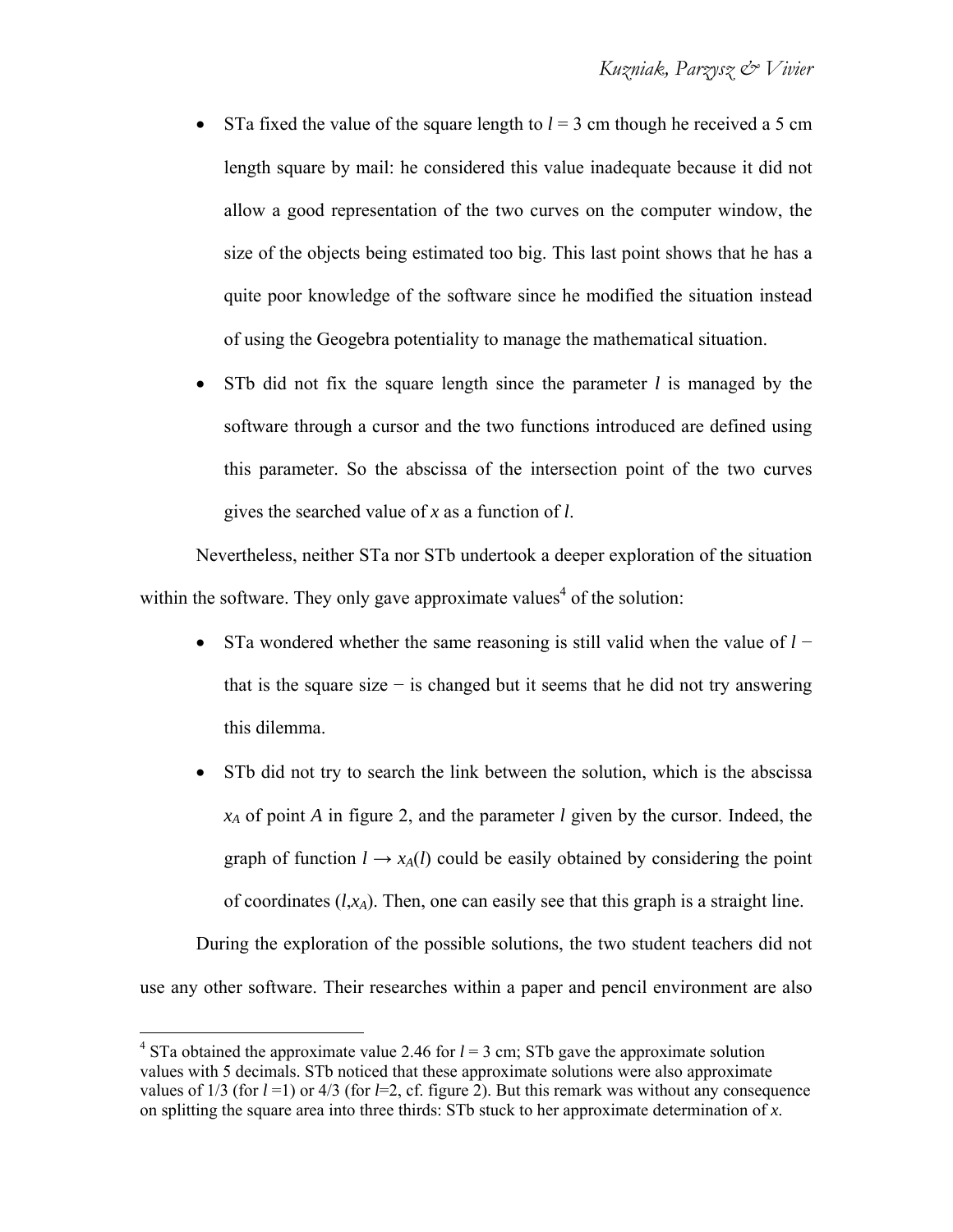very close. The configuration studied is general and both use the *l* parameter to name the side of the square and a variable (or unknown)  $x$  to name the side of the small square. After calculation of the two areas as functions of *x*, the problem was solved in the case of equality, with the answer  $\sqrt{2/3} l$  accompanied by a justification for not considering the negative root of the equation. The comparison of the areas was made by using the extreme values  $x=0$  and  $x=l$ , as well as an argument (implicit for STa) about continuous functions.

On the other hand, a notable difference between STa and STb appeared in the management of the geometric setting. Using properties of orthogonal symmetry STb developed a detailed proof on the nature of the triangles which seem to be isosceles and rectangle. STa apparently remained at a visual stage (of the GI type, see (Houdement  $\&$ Kuzniak, 1999)) since he did not make any remarks on the geometric configuration, although he fully used it in his calculations.

#### *Stages 2 and 3. Problems P2 (virtual) and P3 (real)*

For both STa and STb these problems were integrated in the chapter on polynomial functions of degree two.

For STa, the statement of the virtual problem  $P_2$  is identical to  $P_1$  (with the exception of the length of the side of the square which is fixed to 5 cm) with the use of *Geogebra* in half-classes. Though the precision "the length of the side is not given" can be noticed, the statements of the real problem  $P_3$  and  $P_2$  are almost identical (and so is the case for  $P_1$ ). However,  $P_3$ 's implementation modes are very different. It is finally given as homework, the choice being left to students to send a *Geogebra* file by Internet or to give back a paper-and-pencil work. Contrary to  $P_2$ , the use of the software is not required. Sending works by electronic mail had already been used in the year but none of SPa's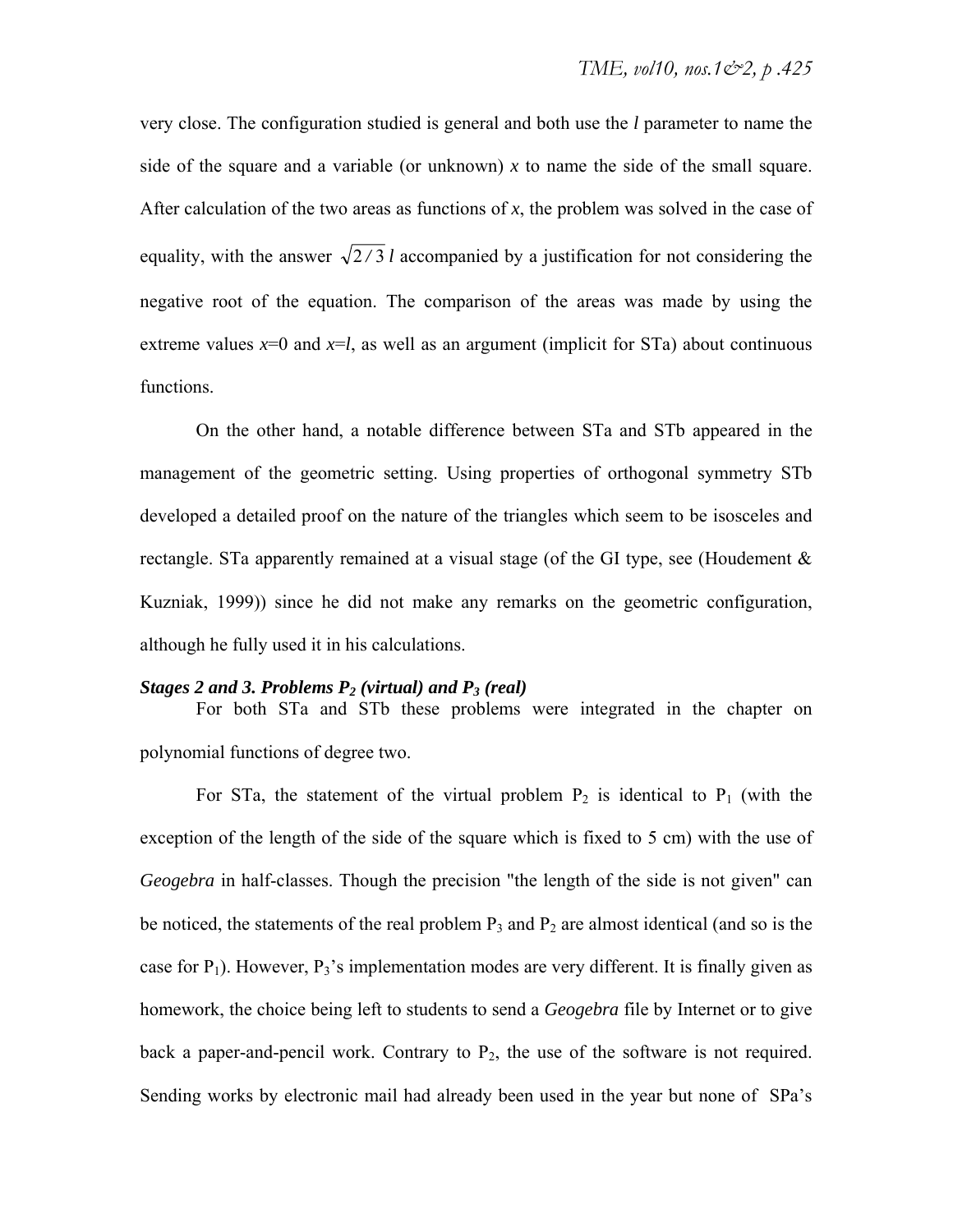students chose this option for this work, and finally all of them achieved a paper-andpencil work (presumably using calculator).

In both problems,  $P_2$  and  $P_3$ , STa encouraged his students to make the folding by themselves. However, in  $P_2$  the square was given whereas in  $P_3$  the square had to be constructed by the students themselves: therefore they had to choose the length of the side.

For STb problem  $P_2$  is close to  $P_1$  but, with the addition of specific questions, it became a closed problem. The *l* side was fixed to 6 cm and only the case of equality was asked; the actual folding was required (for this a bi-colored square on which a diagonal had been drawn was given to every student); a question asked to prove the existence of an isosceles rectangle triangle; notations for geometric points and the variable *x* were provided and use of *Geogebra* was considered – in half-classes – to represent the two curves and thus allow a graphical resolution of the problem (let's notice that this type of task has already been asked in this class).

Although if in  $P_3$  there is no question about the nature of the triangle, STb mentioned that the nature of this triangle would be assumed. Finally *l* was fixed to  $3\sqrt{3}$ (more or less like in problem  $P_0$ , although STb did not know of it) and the question was then more open, no procedure was imposed anymore, the students had the choice between *Geogebra* software and paper-and-pencil environment. Two questions were asked: one on the case of equality and the second on the comparison of areas. The students, by groups of three, had to cut out a square. Two different aids had been prepared by STb: for students who choose *Geogebra* (the square  $3\sqrt{3}$  size was already constructed) a hint indicates some *Geogebra* tools, and for those who chose the paper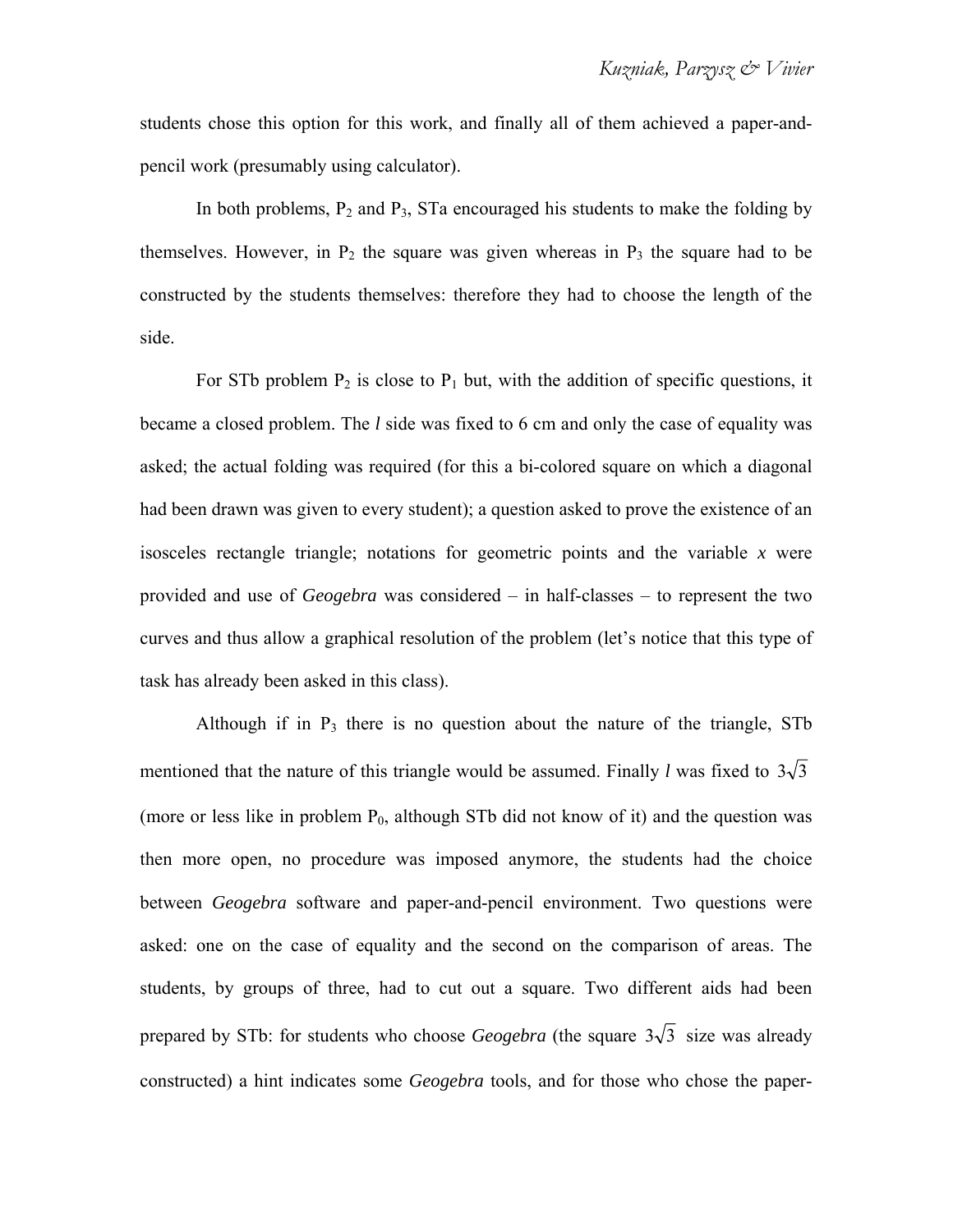and-pencil environment several possibilities for choosing the unknown, or variable *x*, were given (this help was not immediately provided and was limited to cases of blockage).

## *3.2.2 A pre-service teacher's trajectory at grade 8*

One student teacher, STc, was in charge of a grade 8 class. At this level, two mathematical contents, obviously in relation with the syllabus, were considered: mathematical proof in geometry (chosen by STc) and algebraic calculation.

#### *Stage 1. Solving problem P1*

STc produced a long research, exploring various points of view on the problem, remaining mostly in a geometrical setting. He produced proofs using geometrical tools and notions: isometric triangles, intercept theorem (known in France as the *théorème de Thalès*), orthogonal symmetry, Pythagoras' theorem, perpendicular bisector, square, bisector, sum of angles of a triangle. He chose a variable  $x$  on the diagonal (he *instinctively* did not consider the side of the square) and calculated the areas but he could not solve the problem.

In his research on problem  $P_1$ , STc made a clear distinction between geometrical paradigms GI and GII (Houdement & Kuzniak, 1999) which constitutes one of the stakes of the teaching of geometry at junior secondary school. An attempt to cut out figures for determining areas (especially for the hexagon) was also noticed but STc concluded that it was impossible to find a solution without using the above mentioned geometry tools.

He also used the *Geogebra* software to simulate the folding and visualize the hexagonal area by a curve, using sizes measured by the software (length and area). Like for STa, the value of *l* leads to a curve that does not fit well in the graphical window. But instead of modifying the value of *l*, STc divided the ordinates of the points by 10. He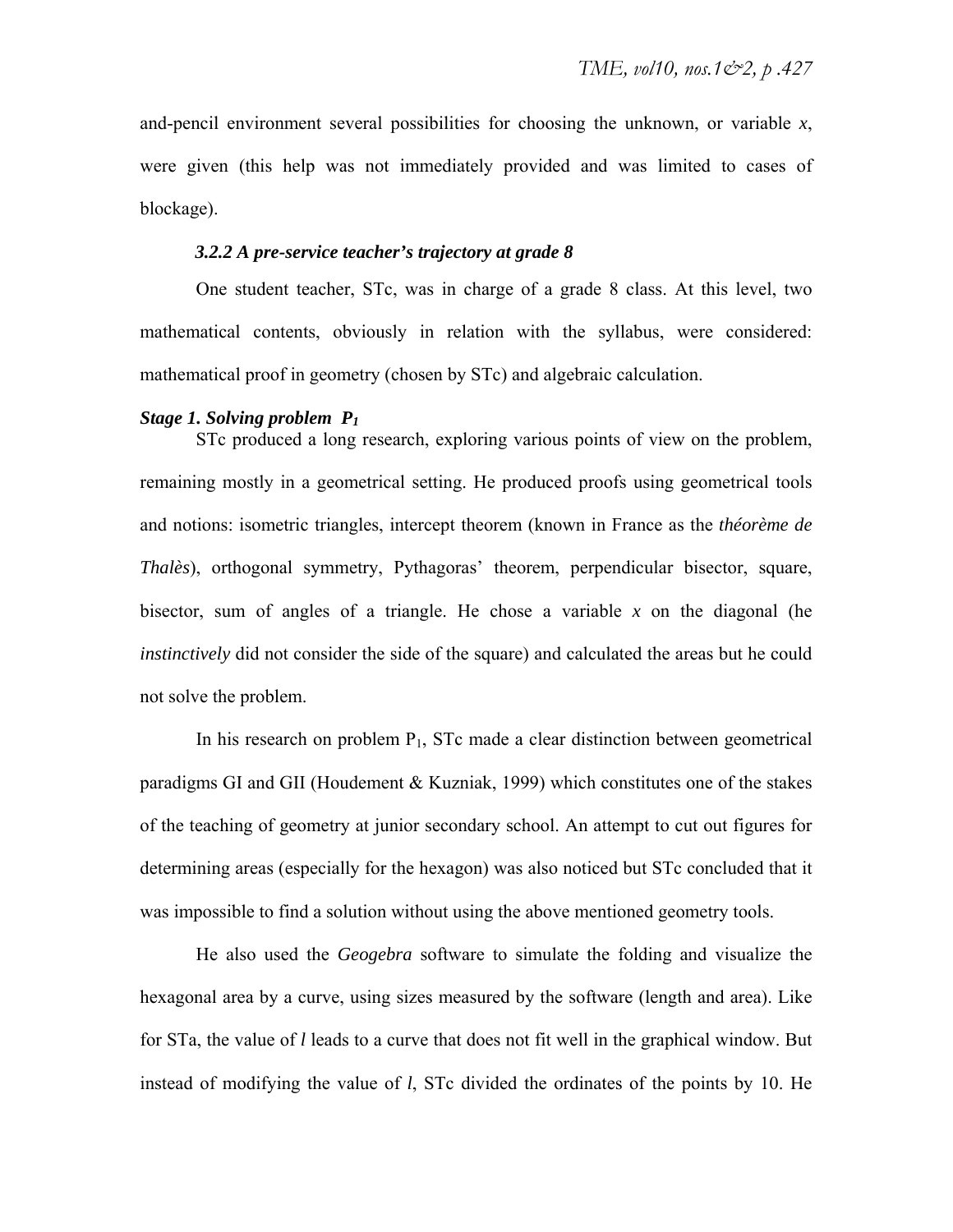stopped when seeing that he got a parabola as his calculations had shown him. He did not solve the problem, neither with the software (contrary to STa and STb), nor by using the notion of function (the curve shows only that there is a parabola).

## *Stages 2 and 3. Problems P2 (virtual) and P3 (real)*

STc did not produce a virtual problem  $P_2$  (this comes probably from an omission or misunderstanding of the statement), and in his real problem for his class he put the stress on the teaching of proof. The problem  $P_3$  he proposed was stated only in a paperand-pencil environment, and there are multiple reasons for this:

- he points out constraints in the use of the computer room;
- he thinks that his students are not able to use a software for making a conjecture without being guided and he wants to keep the character open of the problem;
- he thinks his grade 8 class is a 'good' one.

He then considers a paper-and-pencil work in small groups, planned for two sessions. The problem  $P_3$  he poses asks to cut out a 6 cm sided square, with the students achieving actual folding, and includes only one question: "How to achieve this folding so that the grey area is equal to the white area?"

The aim is twofold, as it can be noticed in the planned institutionalization: proof of the fact that the hexagon is obtained by removing a small square and calculation of the position giving equal areas. Besides, after the first session a student proposed to cut out the square into three figures having the same area (hexagon and two isosceles rectangle triangles) but without being able to justify it. Then STc adjusted his plans and thought of proposing a solution based on the areas: the area of the small square must be equal to the two thirds of the total area, and therefore the side of the small square (which gives the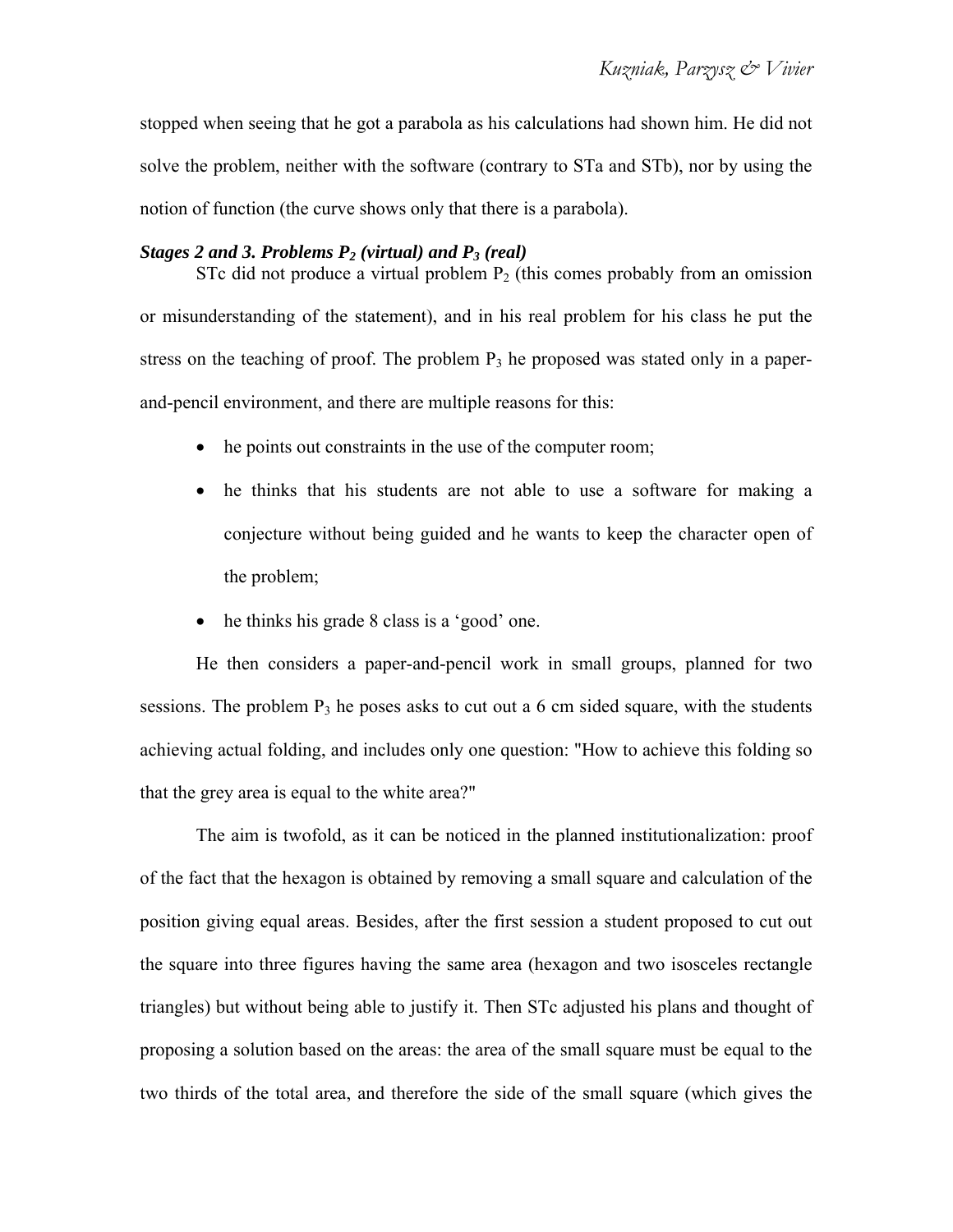solution) is  $\sqrt{2}/3 \times 6$  cm or  $\sqrt{24}$  cm. However, in the class reality, the aspects linked to geometrical proof were hardly tackled during the session.

## *3.2.3 Two pre-service teachers' trajectories at grade 6*

At grade 6 level, the mathematical notions that the students know do not allow the use of the previous mathematical supports (functions, algebraic calculation, geometrical proof). It seems that the calculation of areas of polygonal figures is the only possible mathematical support at this level. Thus, it is not surprising that this very content constitutes the choice of both student teachers, STd and STe, who are considered in this section.

#### *Stage 1. Solving problem P1*

STe used *Geogebra* for modelling the folding. A visual adjustment with the measures of the two areas allowed him reducing the gap between them in order to solve the problem in an approximate way. Then, in order to make a conjecture, STe tried searching for a notable value, the approximate solution could be an approximation of it. His attempts were not successful in spite of two constructions depending on whether the mobile point is on the side of the square or on the diagonal – these lengths being, in each case, fixed to 10 cm for making the research of a conjecture easier.

Then STe shifted to paper-and-pencil environment. After fixing the length of the square to 1, he produced two calculations of the solution by taking two unknowns, respectively the side x of the small square, and  $1-x$ . For STe, it is explicit that equal areas corresponds to cutting out the square into three thirds, but the general comparison of areas is not taken in account.

In her research for a solution, STd started with working in a paper-and-pencil environment; she named *x* the length of the side of the small square and *l* the length of the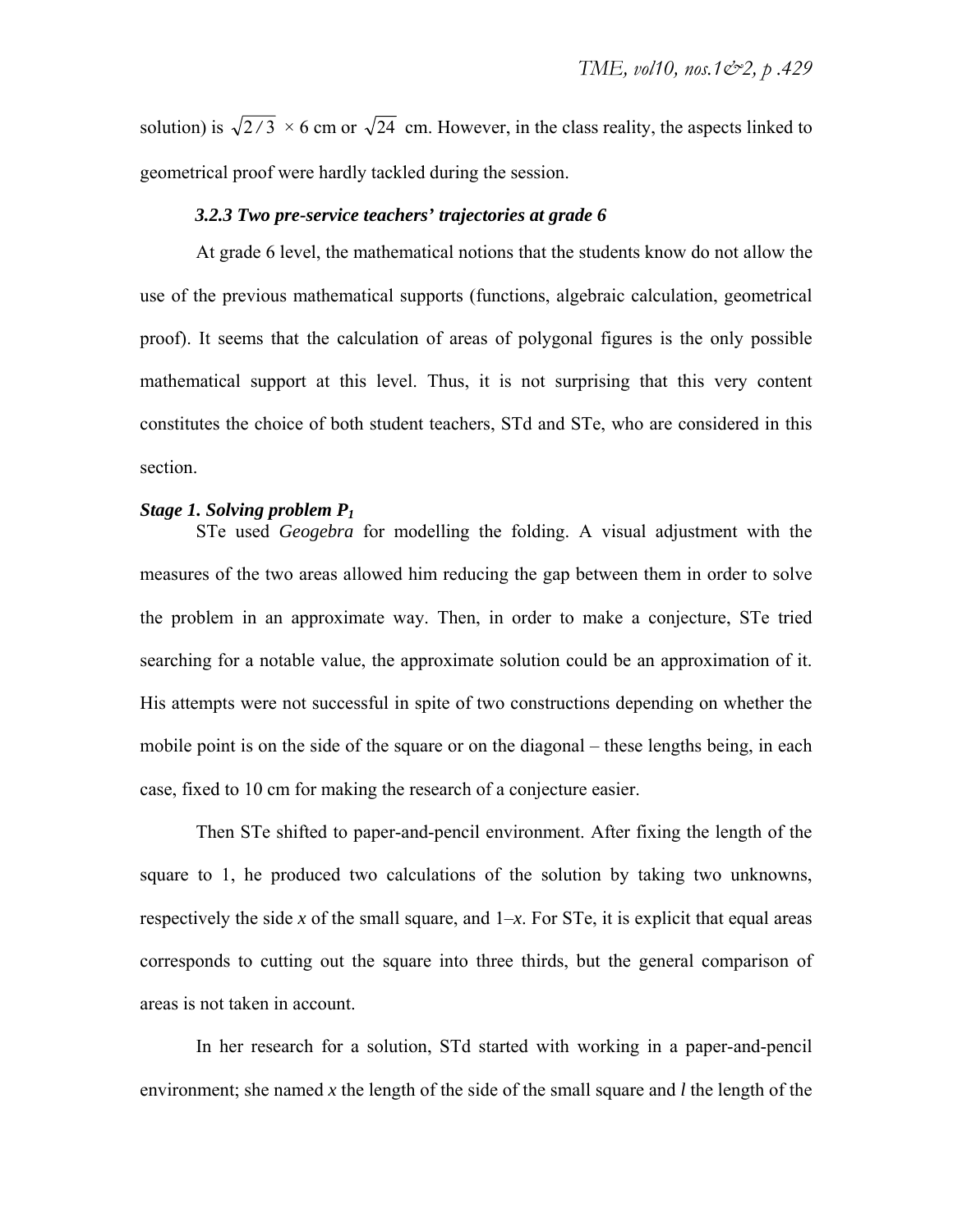side of the initial one, calculated the two areas and solved the problem of their equality. Let us remark that she wrote, without justification, that the comparison of areas is solved with the help of the equality case. The comparison of areas was made with respect to the value *l*/√1.5. Then STd carried out the folding with her square: "I measured *l* (7,3cm), I did the calculation, which gave  $x=5.96$ ". STd found that, visually, there seemed to be a little difference between the areas and she thought that it is due to an optical illusion. She then gave a construction of the folding with the help of the *Geogebra* software. STd regrets that this only provides an approximate value of the solution, like the ones obtained with a square of paper: measures and area calculations.

#### *Stages 2 and 3. Problems P2 (virtual) and P3 (real)*

STe proposed a statement of the virtual problem  $P_2$  identical to  $P_1$ 's, but he fixed the side of the square to  $l=12$  cm. The scenario he considered includes three steps:

- an initiation, during about 20 min, in a session that involved an actual folding of a particular square, a statement of the problem and first attempts of solution;
- a second stage, in the computer room, to determine an approximate solution with the help of Geogebra;
- a last stage, working in pairs, aiming to justify the solution found with the help of a cutting out of the square (this last step being not explicit).

He proposed a 'dressing' of the problem in order to make it more concrete for his students: a square field inherited by three brothers has to be divided between them. The eldest receives the total big square minus a small square (situated in 'a corner'), this remaining small square being shared between the two others. The question is: "do the three brothers have equitable parts?". This dressing, not taken up in problem  $P_1$ , changes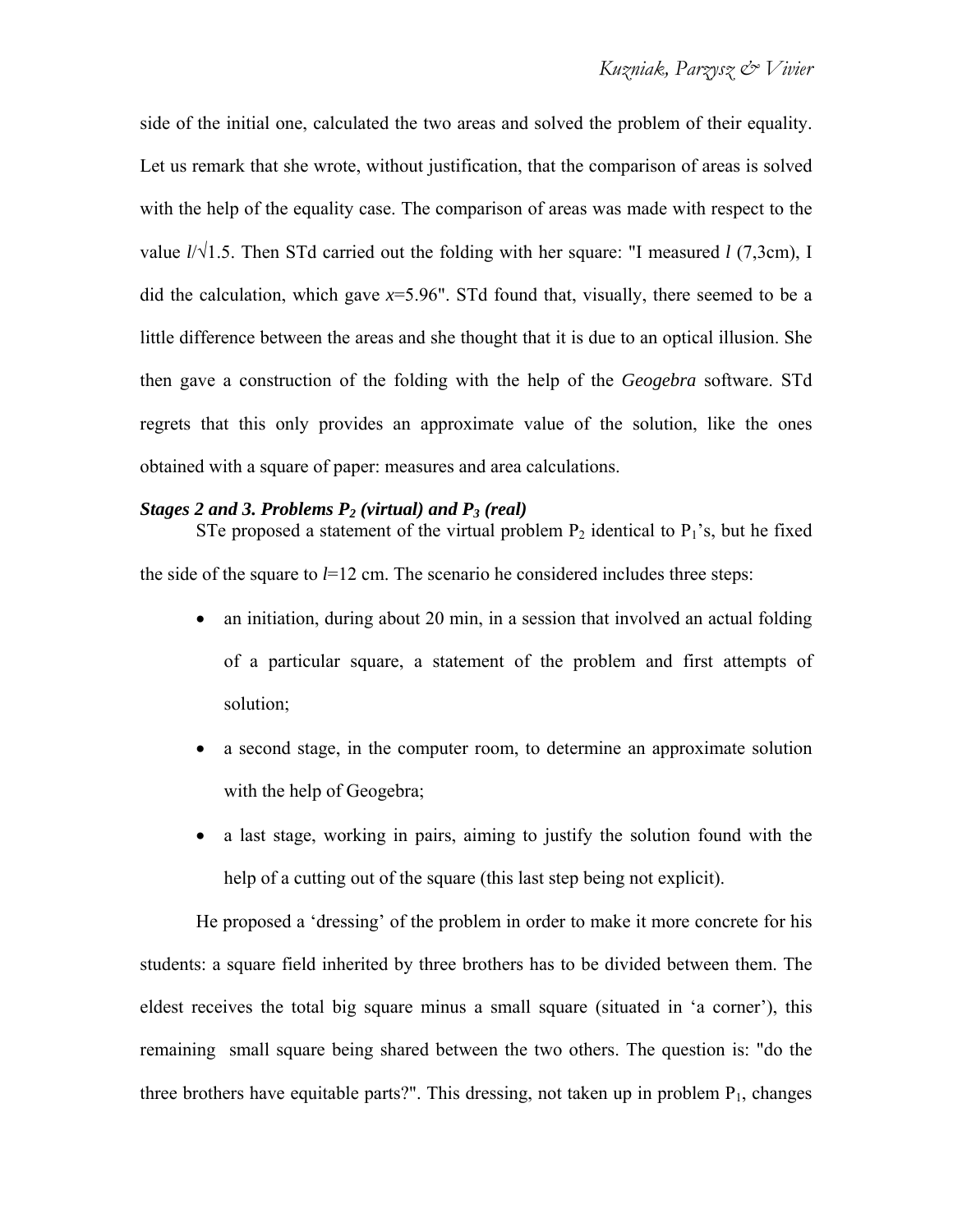significantly the problem because it turns it onto cutting the initial square into three polygons of equal areas. There is not folding anymore and nothing is said on how the small square is shared between the two younger brothers (nor even if it is equitable).

The real problem  $P_3$  took up this idea of contextualisation, but remains closer to problem  $P_1$ : a firm wants to make a logo defined by the folding of a square of side 12 cm and the constraint of equality of the two areas. STe also took up the idea of three phases, only slightly modified:

- 1. a first activity, on paper, to understand the problem;
- 2. a second activity, with *Geogebra* (construction and research are very guided), to find out an approximate value, which is quite suitable for the realization of the logo;
- 3. here the justification was replaced by a actual construction of the logo on paper, using this approximate value (this third step was planned in the same session than point 2).

The student teacher STd proposed a problem  $P_2$  taking up problem  $P_1$  and modifying the question in the same way as STe: "*How has the black corner to be folded so that it has the same area than the white surface?*" The possibilities for using calculator as well as the *Geogebra* software were mentioned (under the condition of not asking to draw the diagram, judged too complex for this level). In particular, STe planned to have the students work in groups of four in a computer room and let them choose their environment.

The real problem  $P_3$ , differs notably from  $P_1$  by the fact that one the interest is only in the equality (like  $P_2$ ) and especially the fact that an approximate value is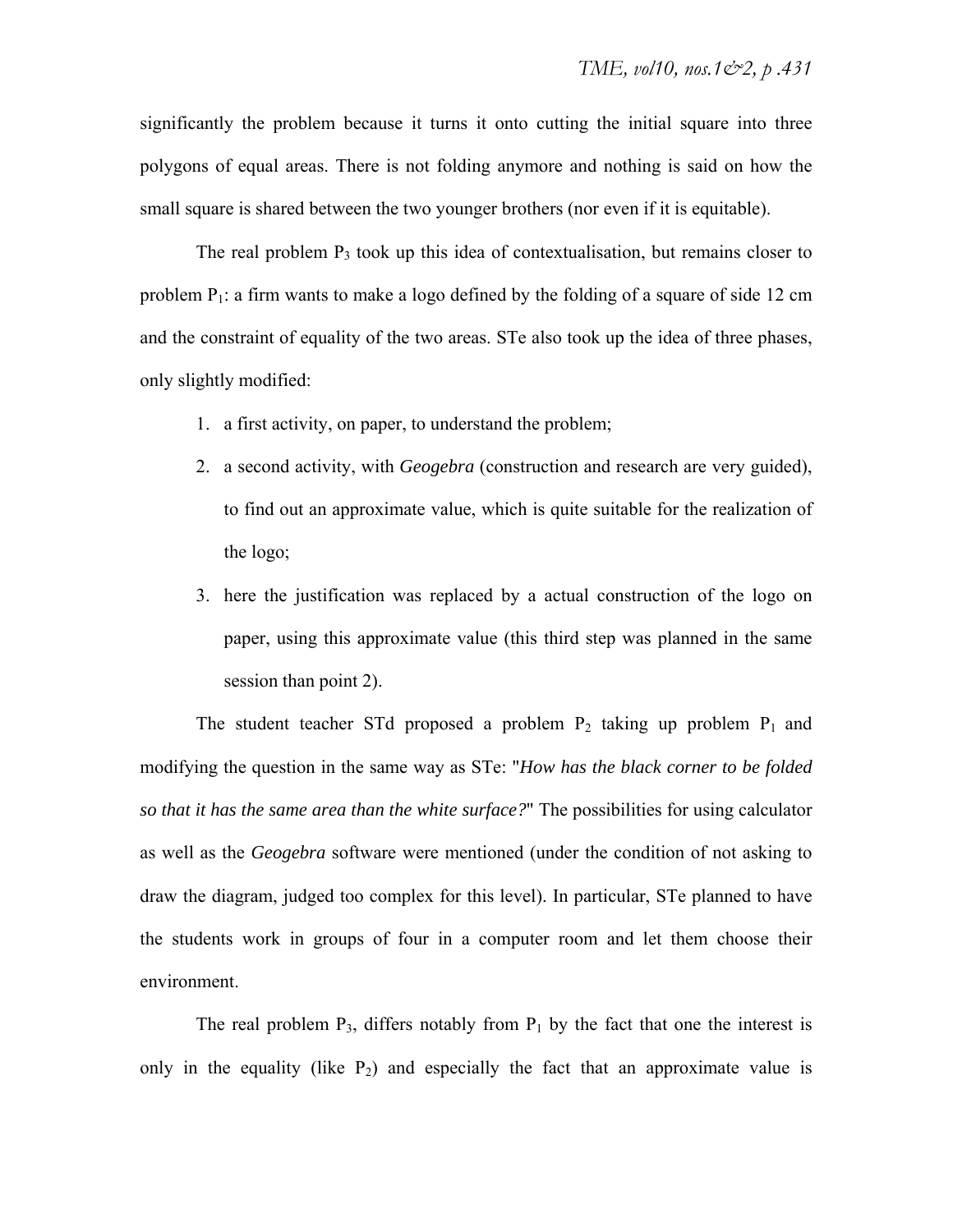explicitly asked: "*Determine as precisely as possible a folding of this type, so that the white part and the colourful part have the same area*". The work was organised in groups of three students in the computer room, with a possibility to use *Geogebra* or only paper and pencil. Each group was provided a square of paper, the size of which was 3 cm, 4 cm, 5 cm or 6 cm (STd explicitly adjusted this choice of the didactical variable: multiple of 3 or not).

#### **4. Discussion**

#### *4.1 About trajectories*

In this section we propose an original frame to organize and analyse the emerging trajectories to deal with the problem, like those which have been set out in section 3. The aim of this frame is to take into account various dimensions of a problem (institution and persons involved, goal(s) aimed at) and study the nature and the dynamics of the changes which take place through the successive 'moves' of this problem from one institution to another.

At the start there is a problem, not necessarily mathematical, coming from an institution I, that may involve an everyday life or any domain of knowledge. Then there are several didactical institutions  $I_1$ ,  $I_2$ ,... in which successive alternative forms ('avatars') of the initial problem will show up. In each institution  $I_k$  ( $k \ge 1$ ) one or several individuals  $T_k$  in a 'teacher' (or 'educator') position, as well as individuals  $S_k$  in a 'student' (or 'trainee') position, will be distinguished.

These institutions will be concatenated between them in the following way: the problem was introduced in  $I_k$  under the  $P_k$  avatar by  $T_k$  who poses it to the  $S_k$  with a given purpose. Then one of the  $S_k s$ , who in institution is in a 'teacher' position  $(T_{k+1} = S_k)$ ,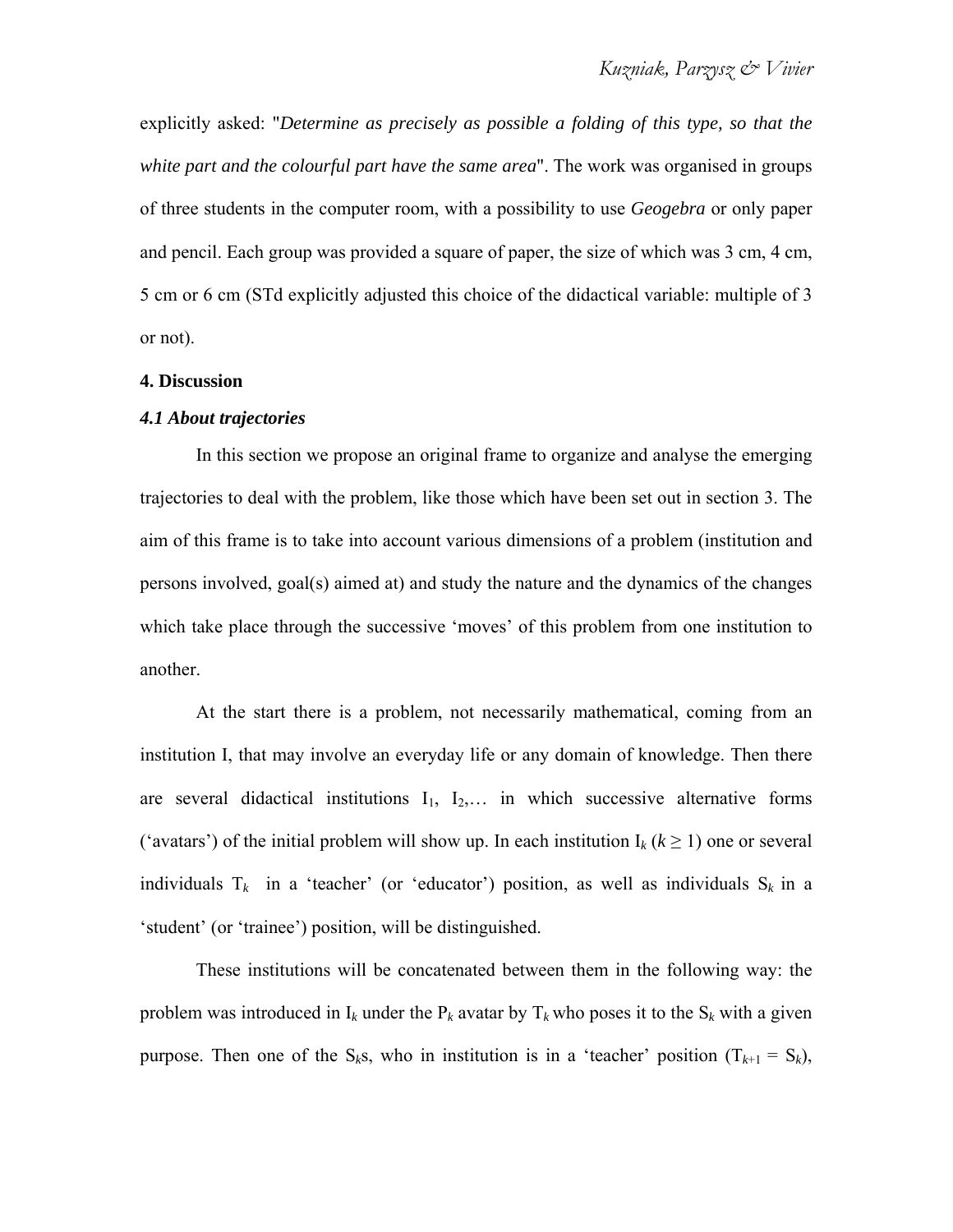poses the problem to his/her students  $S_{k+1}$ s under the avatar  $P_{k+1}$ , with a purpose which is generally different (*figure 3*).





Of course this process can possibly be carried on from an institution to another (I1, I2,… , I*n*), depending on the involved individuals. The succession of stages − and hence of avatars of the problem − constitutes the *trajectory* of the problem.

Example (*figure 4*).

**Stage 1**. In a training center for teachers (institution  $I_1$ ) a math educator finds a problem written in everyday language in a magazine. He/she thinks that it could well give rise to a geometrical activity for his/her trainees. Then he/she transforms it into a geometrical wording and, within the training curriculum, asks the trainees to search 'all possible solutions' of the problem, regardless to the classroom level. (mathematical *a priori* analysis).

**Stage 2.** Again within the training curriculum (institution  $I_2=I_1$ ), the teacher educator asks his/her trainees to transform the wording into a new one that could be posed as a research problem to a class of a given level (didactical *a priori* analysis).

**Stage 3.** Back to his/her school (institution  $I_3$ ), each trainee undertakes posing the problem in his/her class. For that he/she transforms again the wording according to this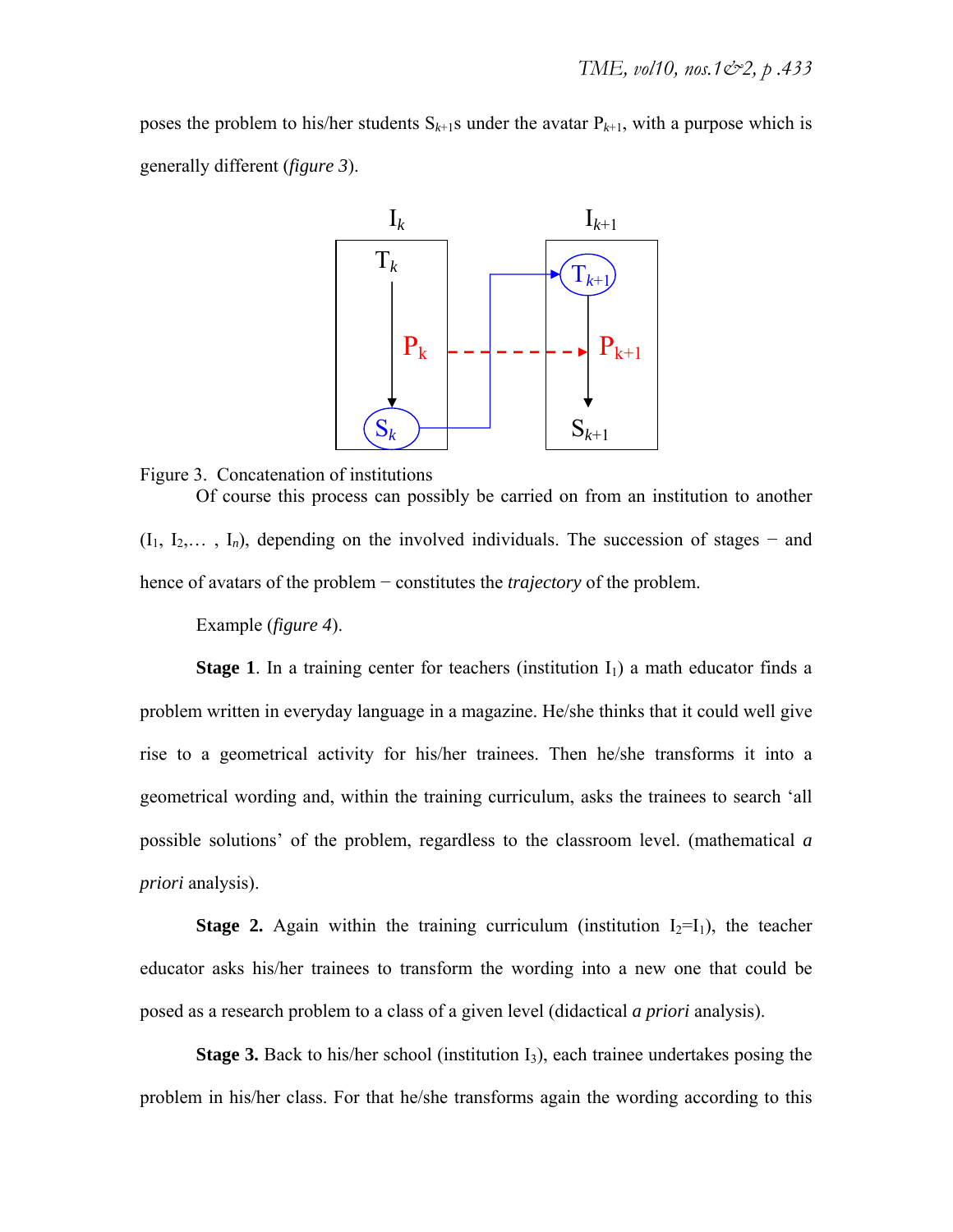particular class and poses it by asking his/her students to use their knowledge to find a solution to the problem.

**Stage 4.** Back to the training center (institution  $I_4=I_1$ ), the educator asks the trainees, gathered in groups according to the level of their classes, to work out for that level a new formulation of the wording, in order to make it a research problem taking into account the implementation that they could observe in their own classes (*a posteriori* analysis).



Figure 4 : Examples of trajectories of a problem

The first three stages correspond to the example of training constituting the study of section 3:  $I_1=I_2$  is the training center and  $I_3$  is one of the secondary school classes. Stage 4 could not be achieved during the training. It is nevertheless important, either being put into play in the training center or not, because it marks the start of a cycle of transformation of the problem taking into account the feedbacks from the students. This is a central component of the profession of teacher.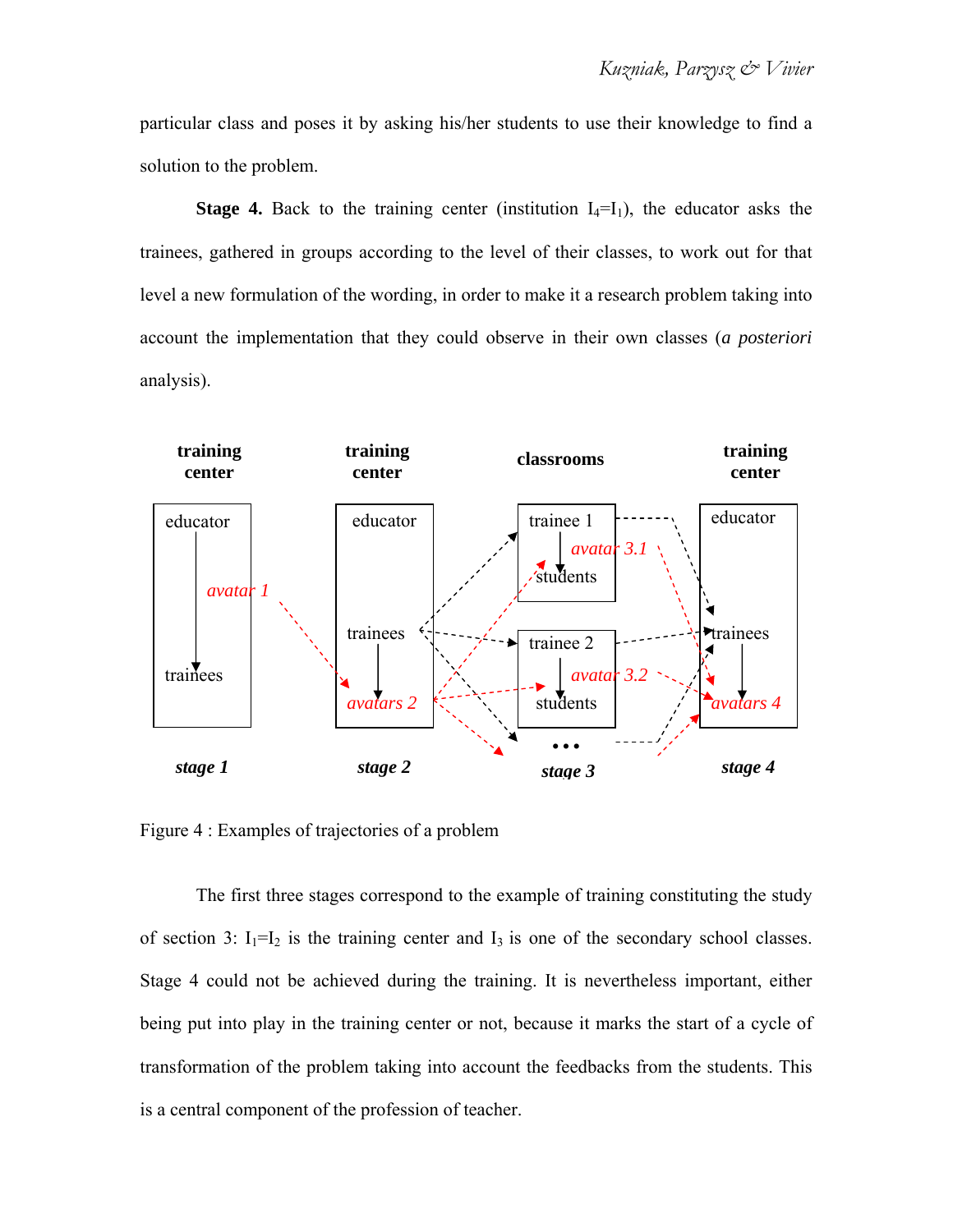Moreover, one may quite consider conceiving trajectories in which other modes of transmission of problems intervene. For instance think of a continued training instead of an initial one or a debate between teachers of a same secondary school.

## *4.2 On training*

During the first session dedicated to presentation of the problem  $P_1$ , the teacher educator TEb made an unsuccessful attempt to orientate the trajectories by encouraging the teacher students to think about the use of spreadsheet in the class. However, as we saw it in the class of STd, sixth grade students could generate values tables close to what they could get faster with spreadsheet. We could observe the teachers' difficulties to integrate spreadsheet in their actual practices despite an important focus during the training. It could suggest a training underperforming, but this opinion needs to be qualified because it seems that spreadsheet, according various studies, is a tool especially difficult to integrate into lessons by teachers. Indeed, Haspekian (2005) mentions some specific problems on spreadsheet instrumentation or teaching of particular notions related to spreadsheet (such as delicate and complex notion of cell) which do not exist or not under the same form in maths knowledge at this grade: that can interfere negativity with the teaching of algebra. Teachers can be aware of these difficulties and avoid the use of spreadsheet in class despite the official demand from educative institution. The interpretation is confirmed by the experiment of TEa. One group of teacher students had to prepare a session using spreadsheet. Convinced of the impossibility of using spreadsheet in their own class, they prepared a session dedicated to the teaching of algorithms without any actual adaptation to the level of their students. They argued that the use of a spreadsheet needs too much time and knowledge which is not of mathematical nature.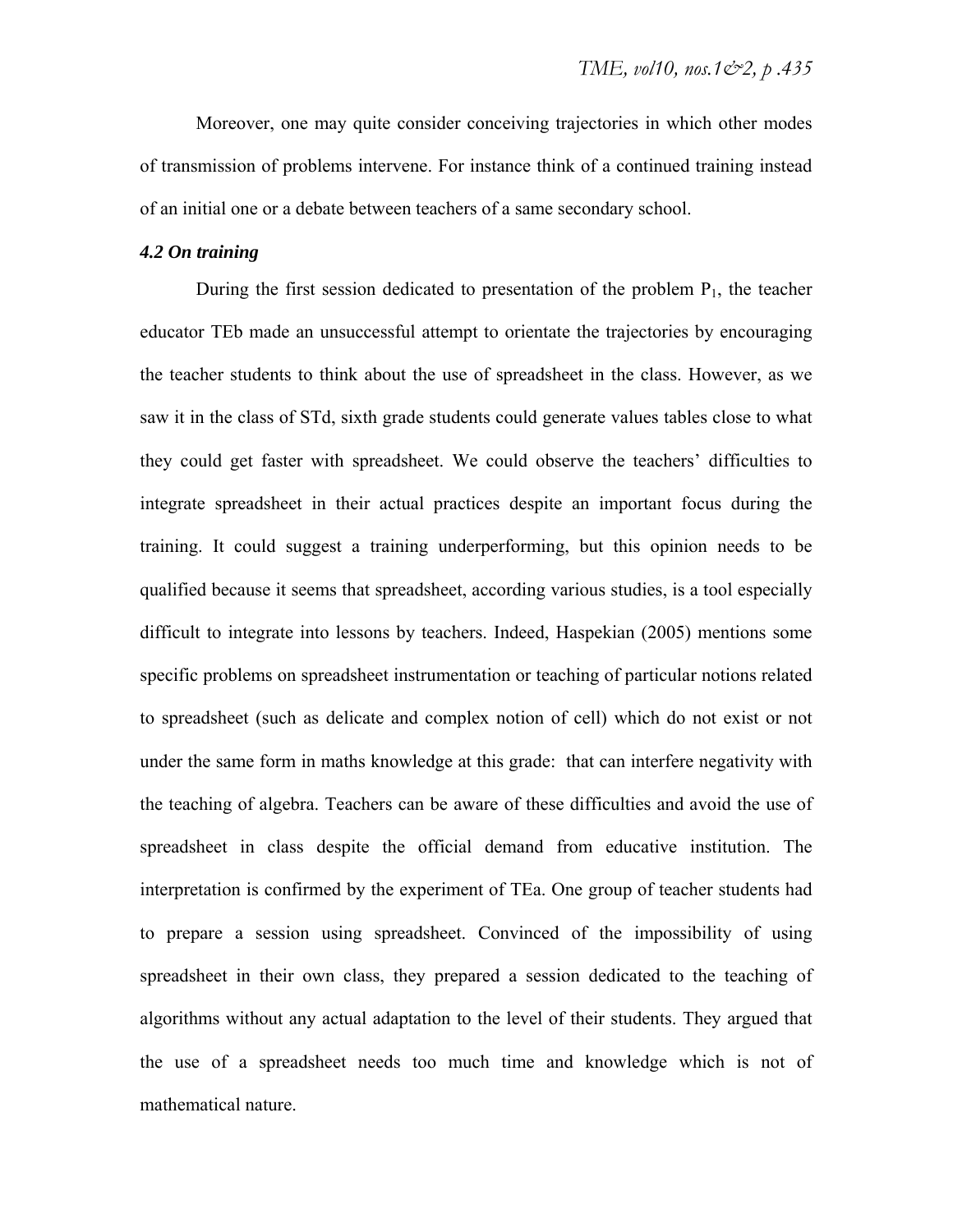Open problems and problem-situations with a-didactic potential are largely favored by the training in teacher training institution  $I_1$  especially to encourage student teachers to not only ask problems with closed questions to their students. As the problems  $P_3$ , posed in class, were generally open, we can conclude that prospective teachers were aware of this mathematics education complexity. This is perhaps due to the training based on homology that we gave to the students and which postulates that teachers students will reproduce the form of the teaching they received during their training in  $I_1$ .

It should also be noted that the virtual problem  $P_2$  does not provide a lot of information on the actual course in class, except to check that changes of the mathematical support could only be possible in the class in front of school students (see STc). Even when student teachers know they will have to manage the problem with their students, the real constraints of the class do not seem to be taken into account before they are involved in real teaching scenarios with their own students. This leads to significant differences between *laboratory* work in  $I_2$  towards  $I_3$  and the actual work in  $I_3$  and could suggest that the training on problems prepared in  $I_2$  is not representative and far away from the reality of class teaching - even if this work remains interesting for training. That too should lead teachers educators to complete the training by requiring prospective teachers to engage into an actual implementation in a class with an a posteriori analysis. This demand can also show them that, first, it is possible to implement in  $I_3$  the requirement made in  $I_1$  and, then, that the demand of the training institution is not opposite to the demand of school institution as some students think of it.

#### *4.3 On the choice of the specific technological context*

All prospective teachers have chosen to use *Geogebra* software to approach their problem research in response to the demand of using a technological context. This sole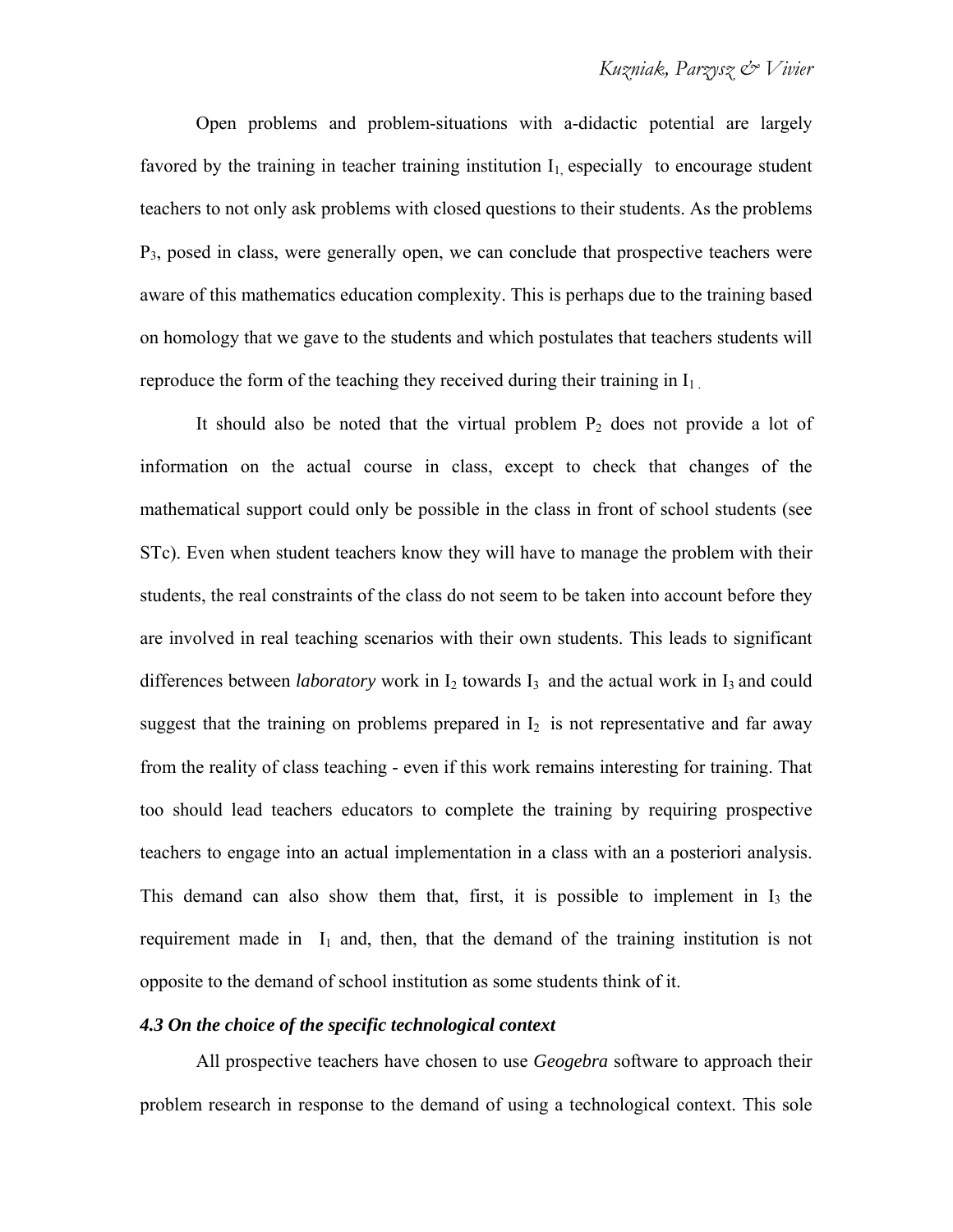choice of *Geogebra* could be explained by some factors. First, training in  $I_2$  favors this software which is widely used in French secondary school system. On other hand, *Geogebra* which is a multi-purpose software is well adapted to the problem:  $P_1$  is generally seen as a geometrical problem and therefore the use of a dynamic geometry software is somehow natural, and for grade 10 the problem is also connected to functions as modeling tools and the use of *Geogebra* to make graphics is well suited.

For the problem posed in class, three different environments are employed for solving it: a paper and pencil environment or *Geogebra* (STa, STd), only *Geogebra* (STb, STe) and no use of software (STc). Moreover, there are few mentions of the use of a calculator (STd is the unique teacher who speaks explicitly about it) while school students use it widely. Perhaps, this lack of allusion to calculator is due to the fact that teachers do not perceive it as a technological environment (despite the instructions see sec 3.1) and they think of a computer. It is also possible that its use is now considered transparent and routine for prospective teachers and they feel no need to mention it.

## *4.4 On the folding*

All prospective teachers keep the idea of the folding to present the problem to their students. Probably this anchoring to the real world supports the devolution of the problem as the attitude of STe suggests it: he left aside the idea of folding in the virtual problem  $P_2$ , but it takes again this idea when he poses the real problem  $P_3$  to his students in class.

However, the folding is not easy to define as we can see it in  $I_1$  where the teacher educators had been obliged to mention other geometric terms than the area like square and diagonal and vertices. The diagonal could be also drawn (an even marked by a fold as STe did it). Other ways are possible: STc pointed out the vertex to fold on the diagonal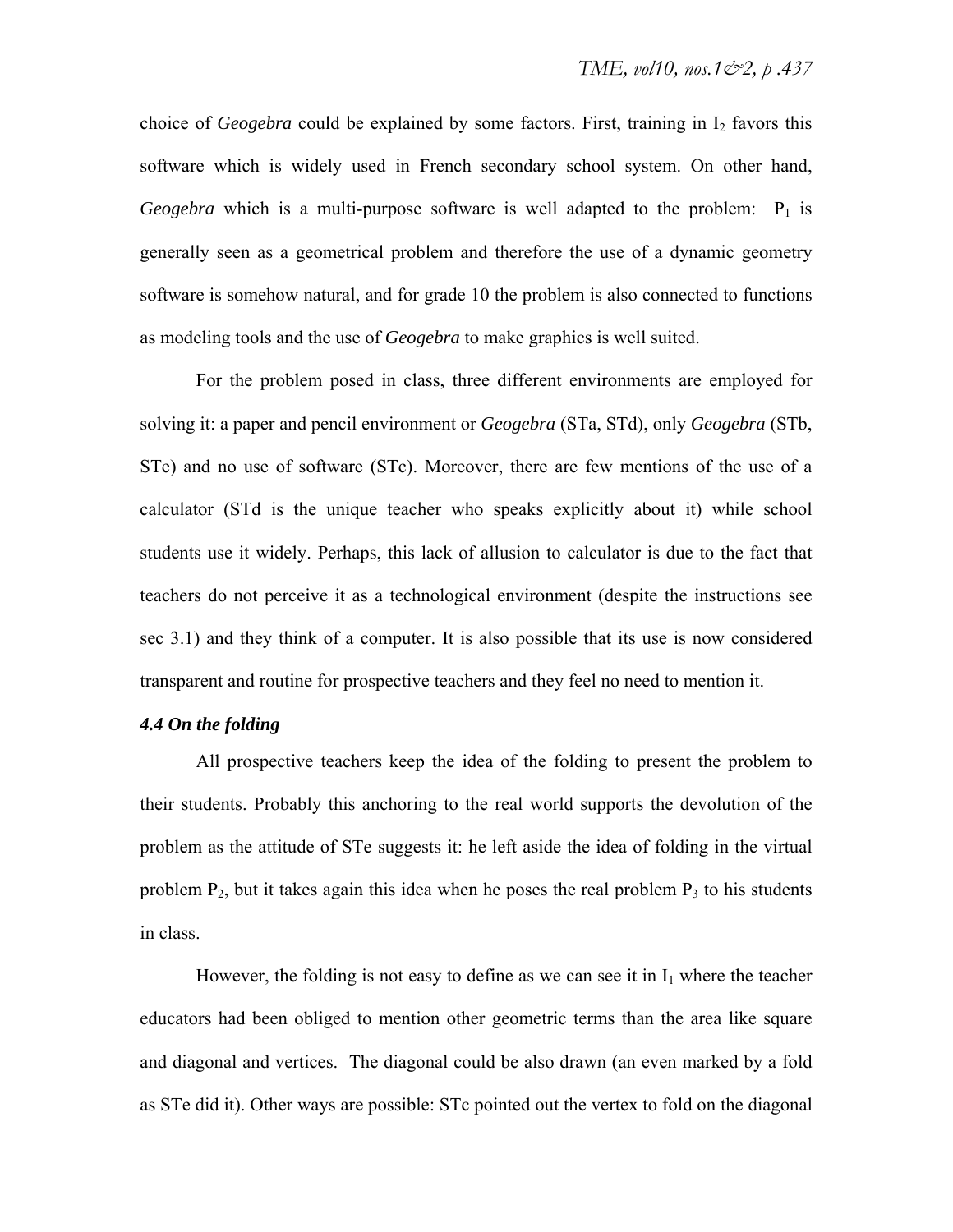by coloring the good corner to use; STd has not defined the folding with enough precision and students did not well understand the instructions so that STd added some comments during the session in class; STa and STb made an unequivocal coding of the figure (like in the Mexican task in sec. 2).

## *4.5 On the problem*

It is indeed a problem with a high potential that can be addressed at all levels of secondary education. The student teachers have all agreed without hesitation to pose it with their own transformations to their classes and students and, according to their comments, the students were interested in solving the problem P3.

Many adjustments were made especially concerning modalities of implementation. But despite the diversity of educational levels where the problem was given, the core of the mathematical problem stays stable with few changes. Among the changes, we can note essentially: the value of *l* (except for STa) and the research of the equality (except for student teachers teaching in grade 10, STa and STb). The biggest adjustment was made by STd, who introduced the concept of precision of the solution. By and large, the problem  $P_1$  *did the job*.

We can conclude that the transformations of the problem  $P_1$  to give it in class are simultaneous oriented by the researches of the mathematical solution and by the official syllabus of the grades involved in the teaching. It would be interesting to know what will be the use of the problem by the teachers some years later and how the trajectory of the problem continues evolving. We intend to make an interview with the prospective teachers involved in this study in the future. Another point of interest is the impact of such problems on school students and some material need to be used to precise this crucial point.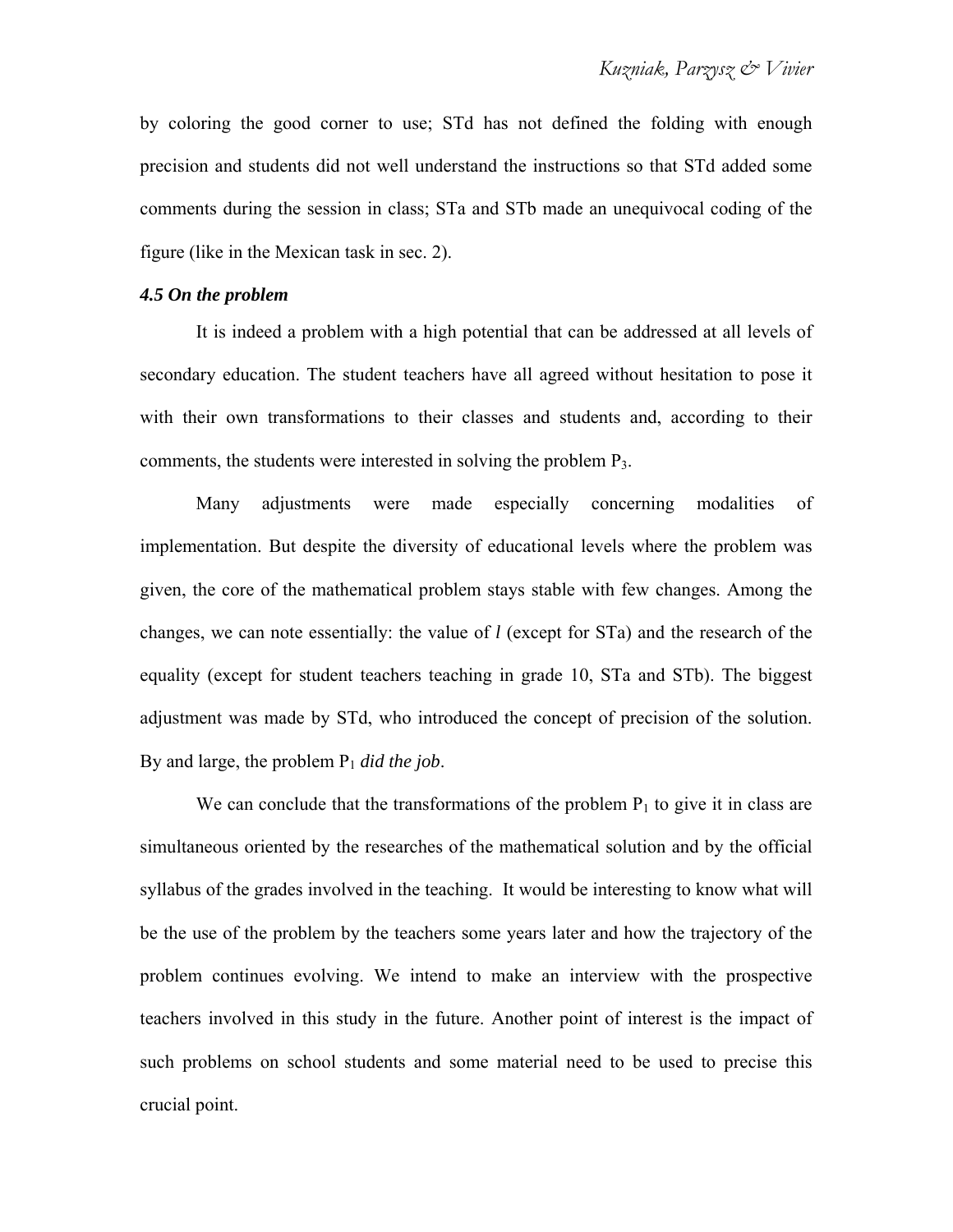### **References**

- Arsac, G., Germain, G., Mante, M. (1988). Problème ouvert et situation-problème. Ed. IREM de Lyon.
- Arsac, G. & Mante, M. (2007). Les pratiques du problème ouvert. Ed. IREM/CRDP Lyon.
- Artigue, M., Cazes, C. & Vandebrouck, F. (2011). The shop sign family : a project for supporting teachers' use of ICT. Poster at Cerme7. University of Rzeszow.
- Artigue, M. & Houdement, C. (2007). Problem solving in France: didactic and curricular perspectives. ZDM Mathematics Education 39:365–382
- BOEN (Bulletin officiel de L'Éducation nationale) (2008). Programme de mathématiques du collège. Bulletin spécial 6. Ed. Ministère de l'Éducation nationale.
- Bonafé, F., Chevalier, A., Combes, M.-C., Deville, A., Dray, L., Robert, J.-P. & Sauter M. (2002), Les narrations de recherche de l'école primaire au lycée. Ed. IREM/APMEP 151.
- Blum, Werner  $\&$  Leiss, Dominik (2005). "Filling Up" the problem of independencepreserving teacher interventions in lessons with demanding modelling tasks. Proceedings for the CERME4, WG 13 Modelling and Applications.
- Brousseau, G. (1997). Theory of Didactical Situations in Mathematics (1970–1990). Dordrecht: Kluwer.
- Carlson, M. & Bloom, I. (2005). The cyclic nature of problem solving:an emergent multidimensional problem solving framework. Educational Studies in Mathematics, 58, 45-75.
- Gomez-Chacon, I.M. & Kuzniak, A. (2011). Les Espaces de Travail Géométrique de futurs professeurs en contexte de connaissances technologiques et professionnelles. Annales de didactique et de sciences cognitives, 16, 187- 216.
- Chevallard, Y. (1985). La transposition didactique. Grenoble : La Pensée Sauvage.
- Douady, R. (1986). Jeux de cadres et dialectique outil-objet. Recherches en Didactique des mathématiques 7/2, 7-31.